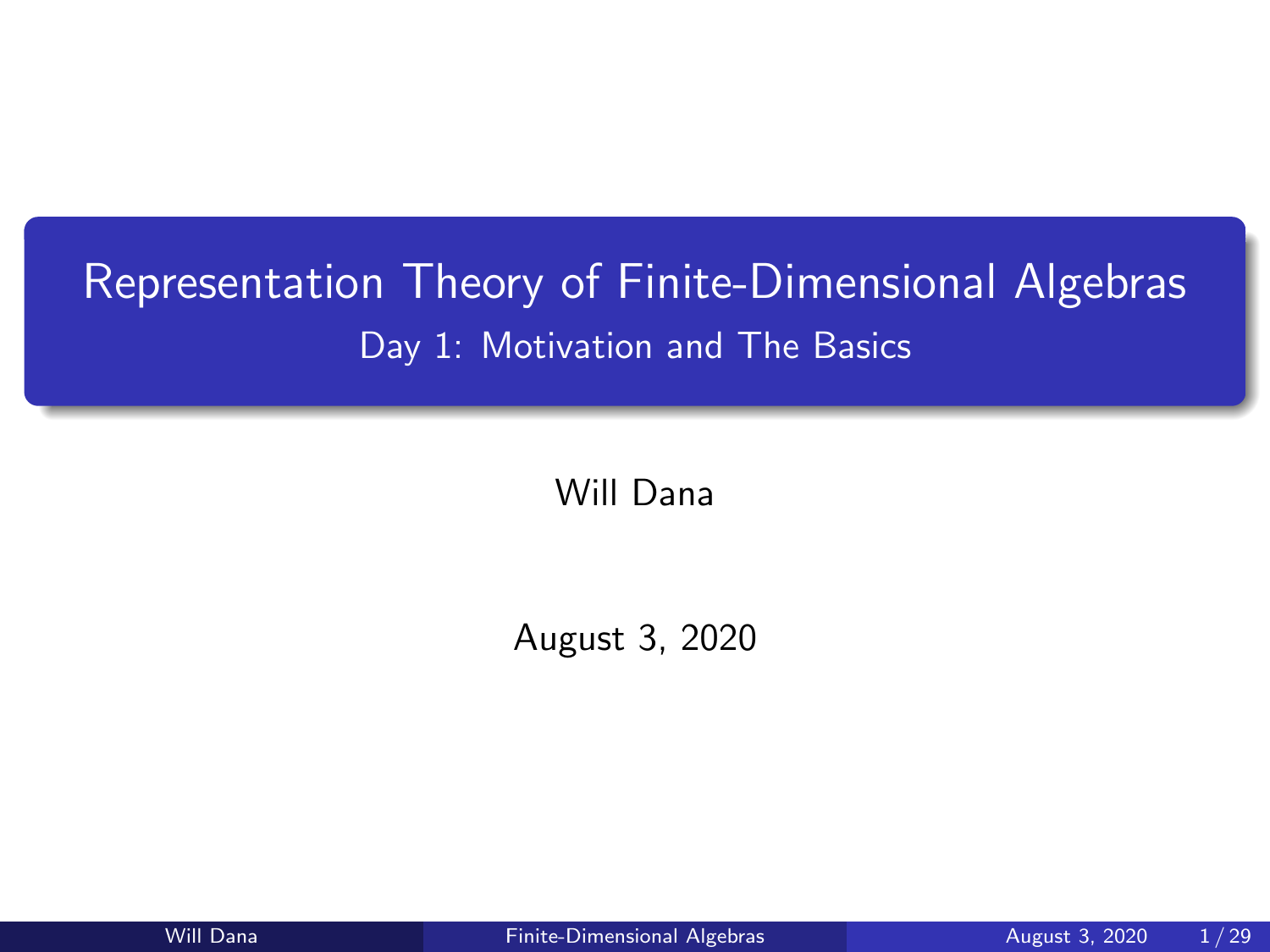

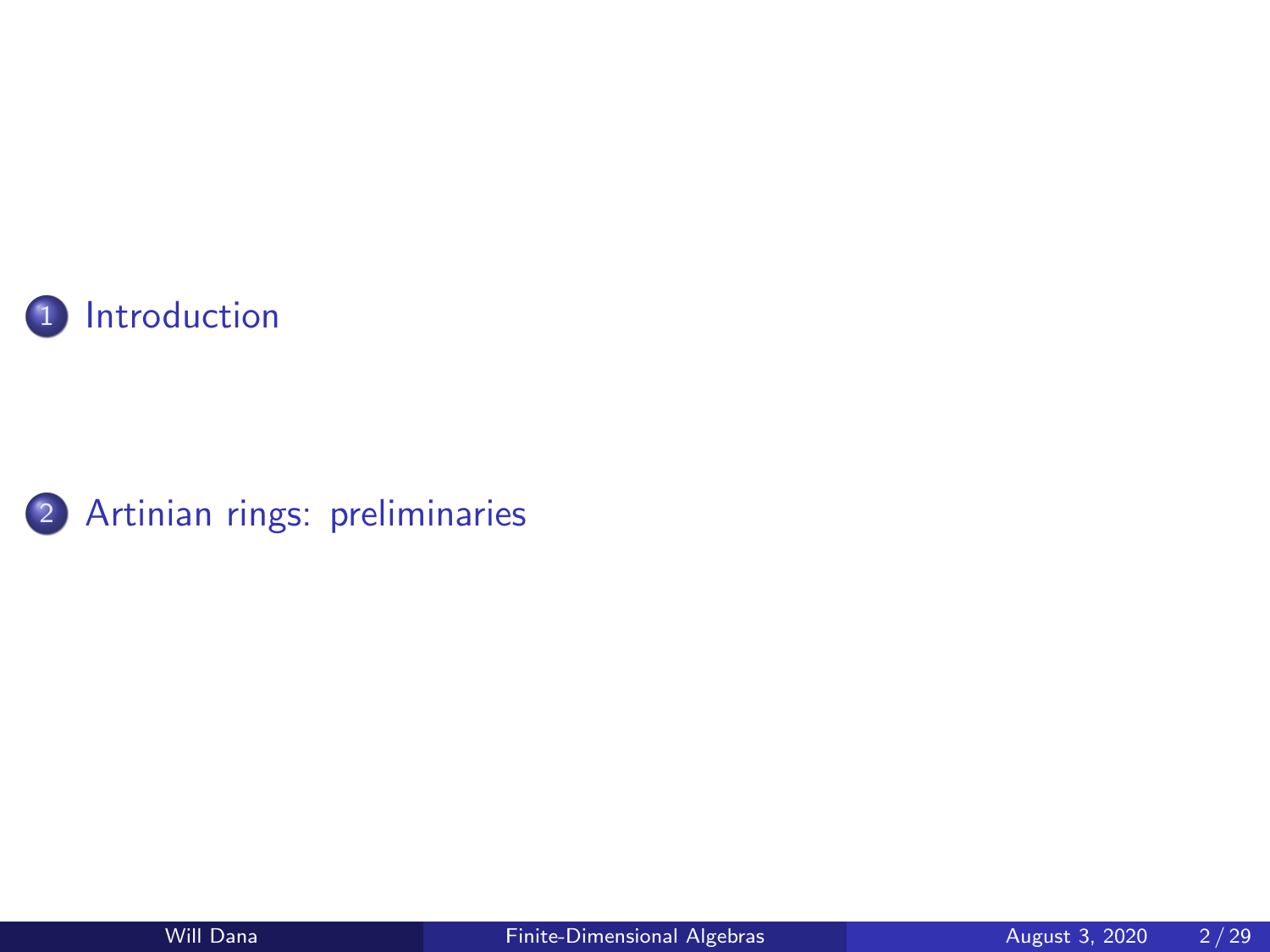# <span id="page-2-0"></span>**References**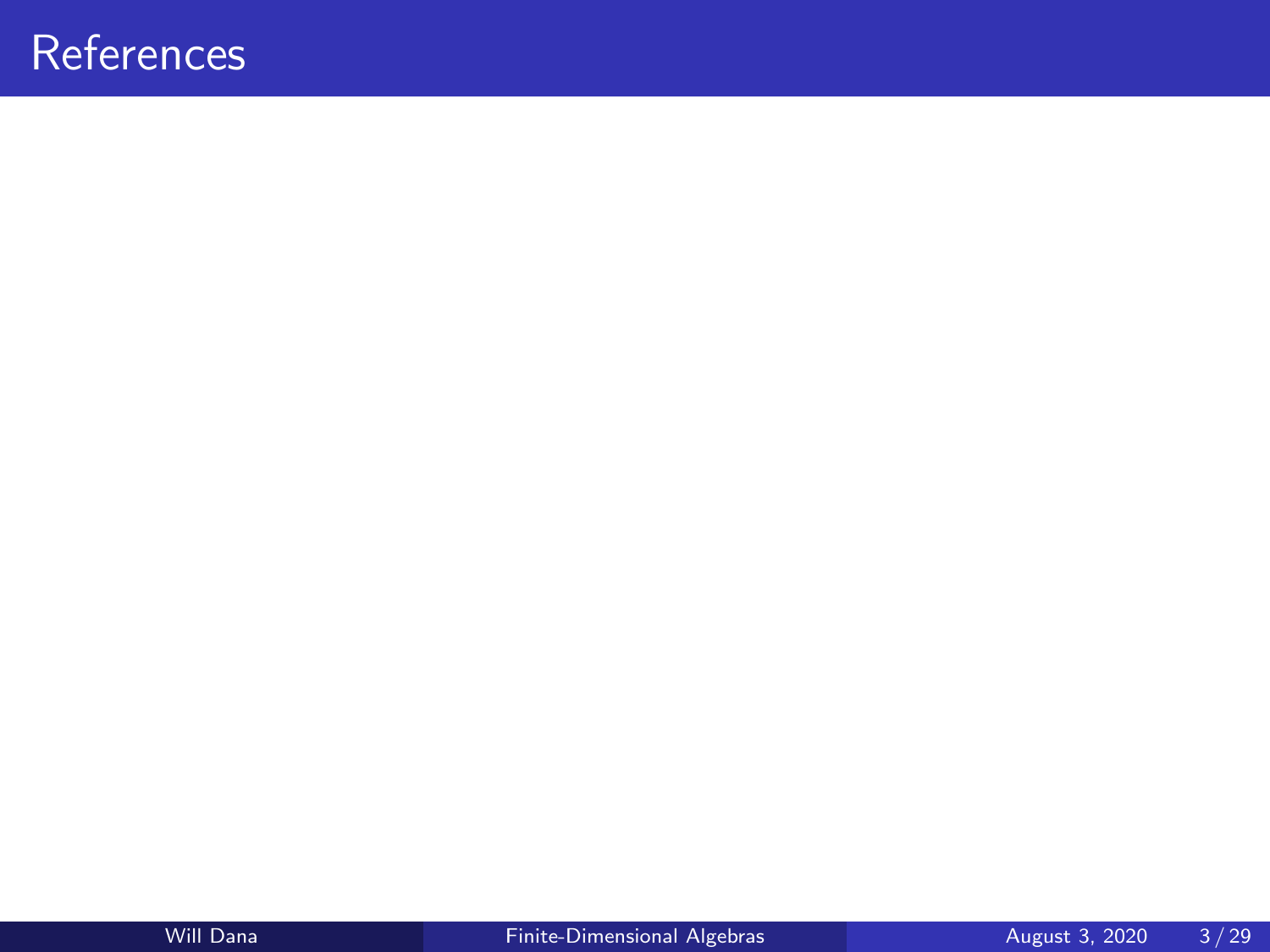### Auslander, Reiten, and Smalø. Representation Theory of Artin Algebras.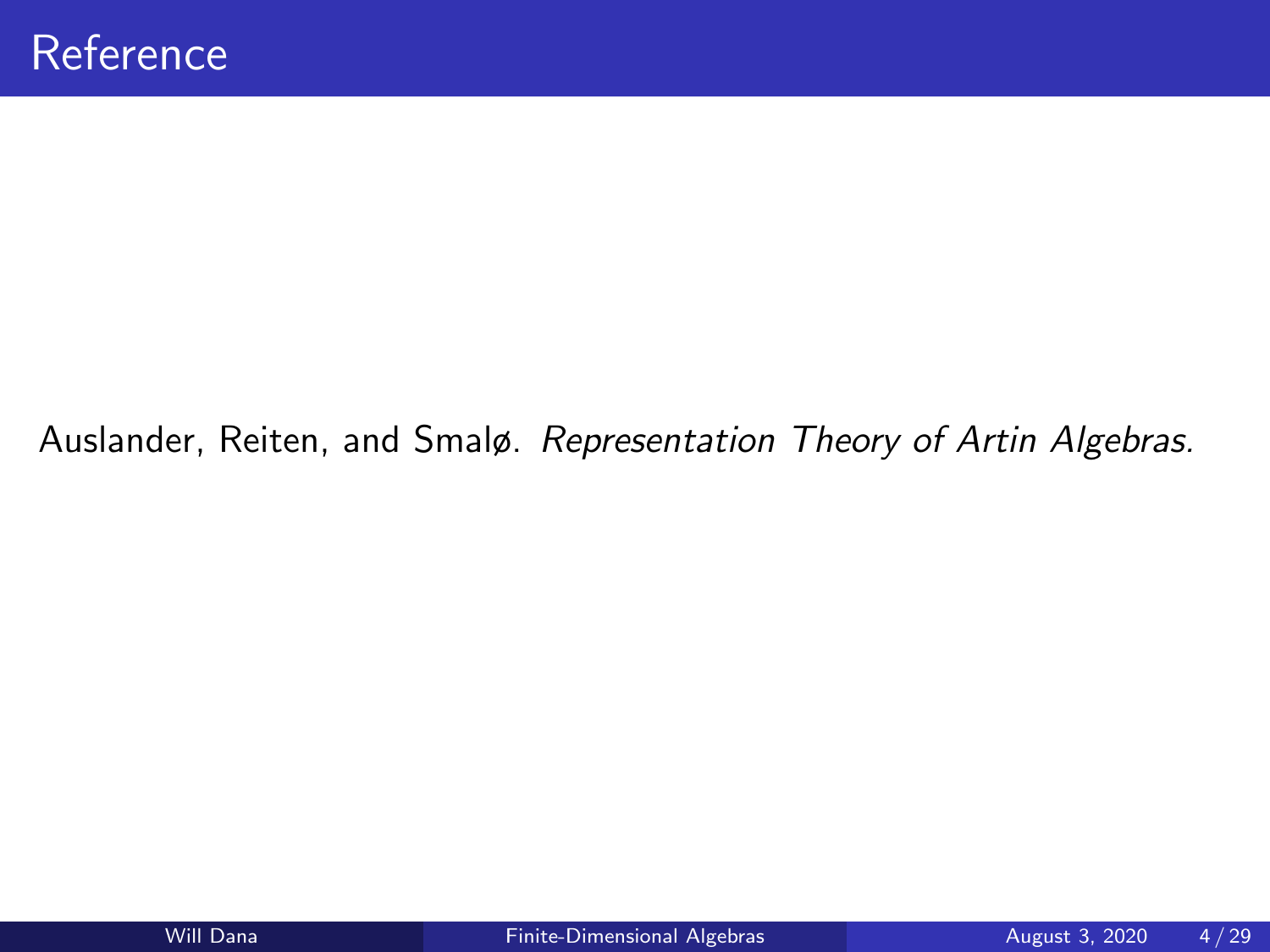- $\bullet$  k is a field.
- All vector spaces are assumed to be finite-dimensional *k*-vector spaces.
- All modules are assumed to be finitely-generated, unless otherwise stated.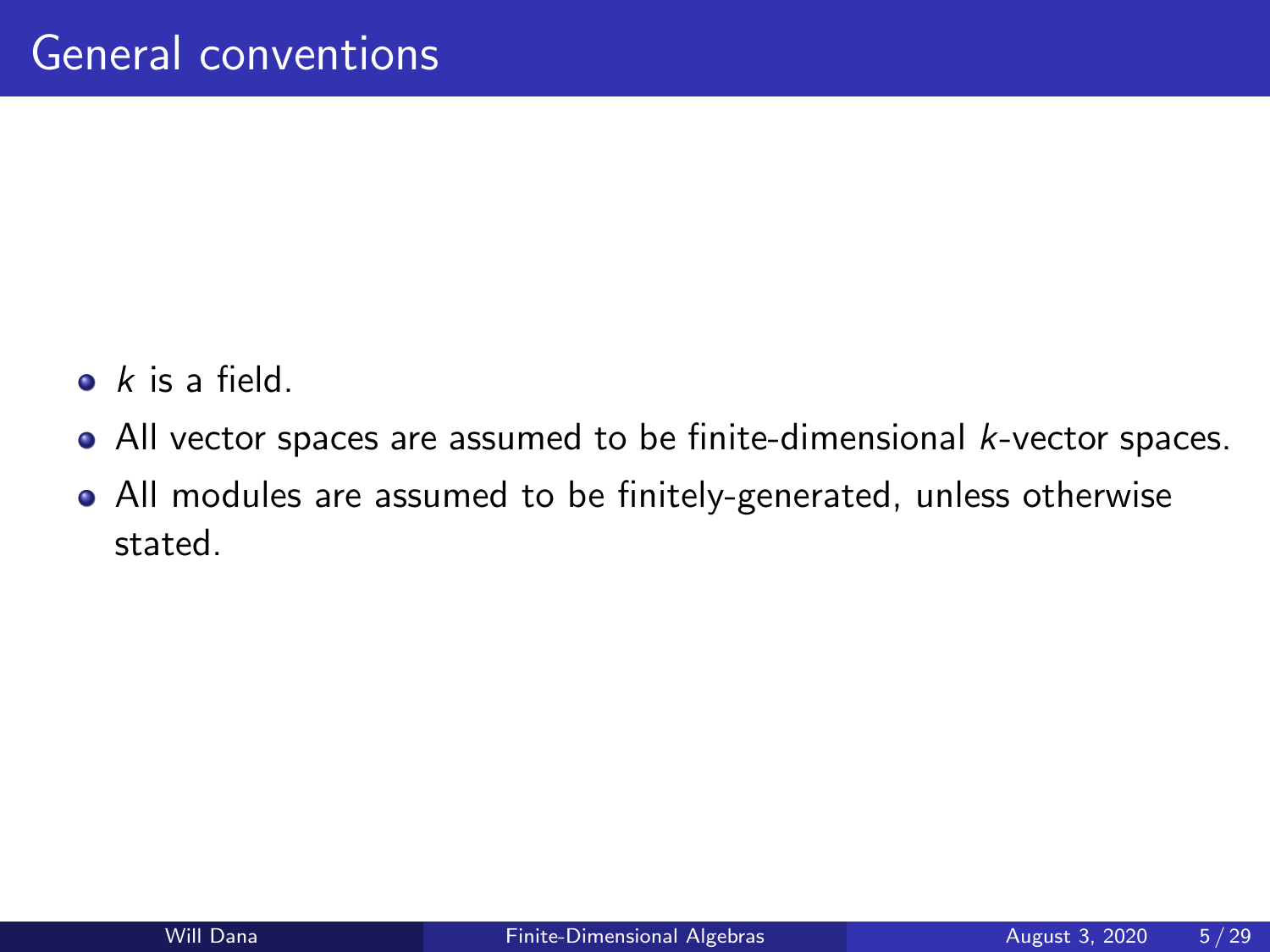## A fundamental theorem of linear algebra:

### Theorem

Let  $f: V \to W$  be a linear map between vector spaces. Then we can choose bases of V and W with respect to which f is given by a matrix of the form

| $\left\langle 1 \right\rangle$ | $\overline{0}$ | $\sim 100$ km s $^{-1}$      |                | $0 \quad 0$    | $\cdots$ | $0\setminus$   |  |
|--------------------------------|----------------|------------------------------|----------------|----------------|----------|----------------|--|
| 0 <sub>1</sub>                 |                | $\ldots$                     |                | $0\quad 0$     |          | 0 <sup>1</sup> |  |
|                                |                | 11 医生生物                      |                |                |          | $\pm$          |  |
| $\overline{0}$                 | $\overline{0}$ | $\ddot{\phantom{a}}$ .<br>٠. |                | $1\quad 0$     |          | 0 I            |  |
| $\overline{0}$                 | $\mathbf 0$    | $\ldots$                     | $\overline{0}$ | $\overline{0}$ | $\cdots$ | 0              |  |
|                                |                | <b>1. 中国 中国 中国</b>           |                |                |          | : 1            |  |
| $\overline{0}$                 | $\overline{0}$ |                              | 0              | $\overline{0}$ |          | 0 /            |  |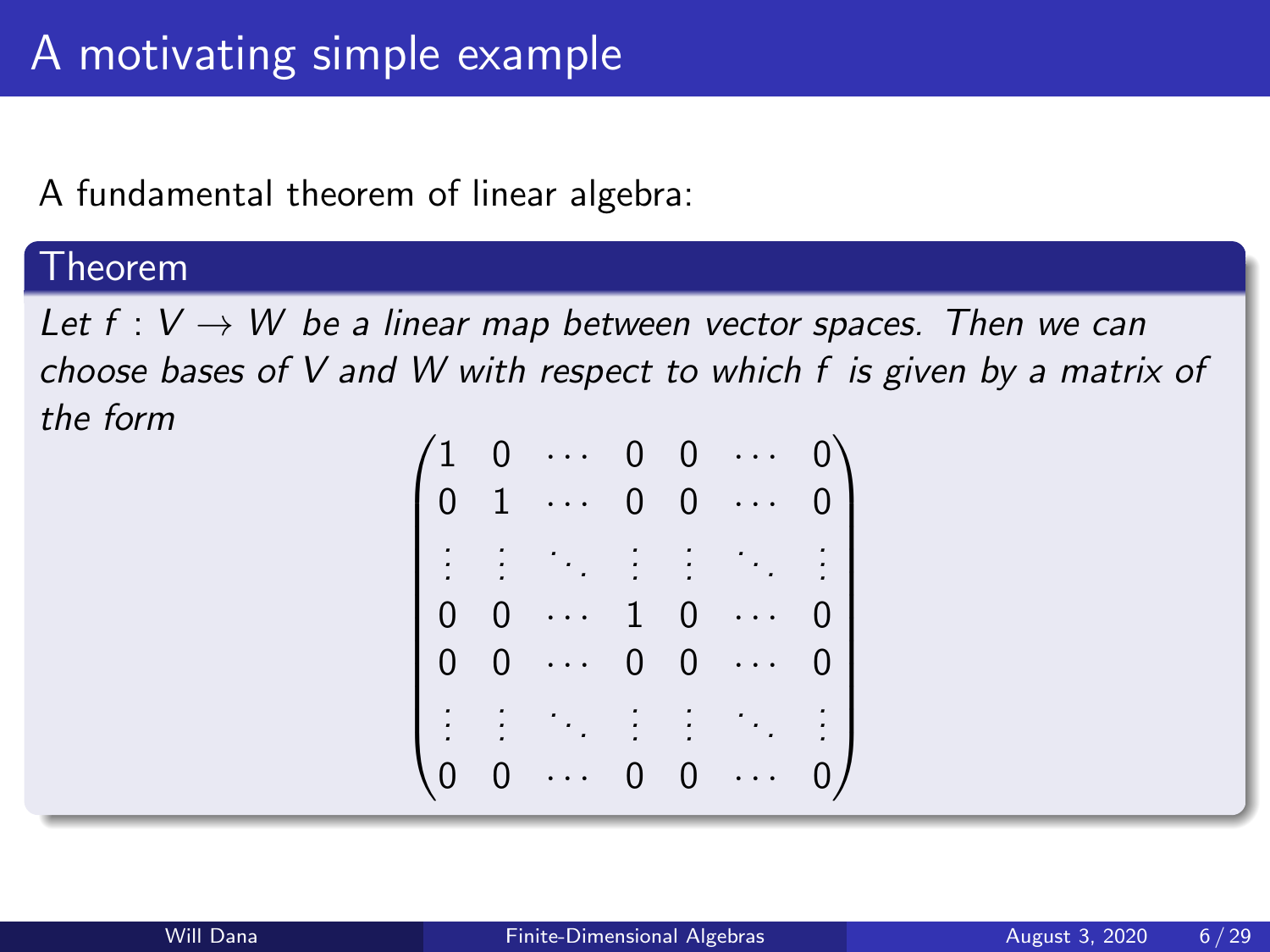#### Theorem

Let  $f: V \to W$  be a linear map between vector spaces. Then there exist isomorphisms  $\varphi: V \to k^n$ ,  $\psi: W \to k^m$ , and a map  $k^n \to k^m$  given by a matrix M of the special form above, such that the diagram

$$
\begin{array}{ccc}\nV & \xrightarrow{f} & W \\
\downarrow^{\varphi} & & \downarrow^{\psi} \\
k^{n} & \xrightarrow{M} & k^{m}\n\end{array}
$$

commutes.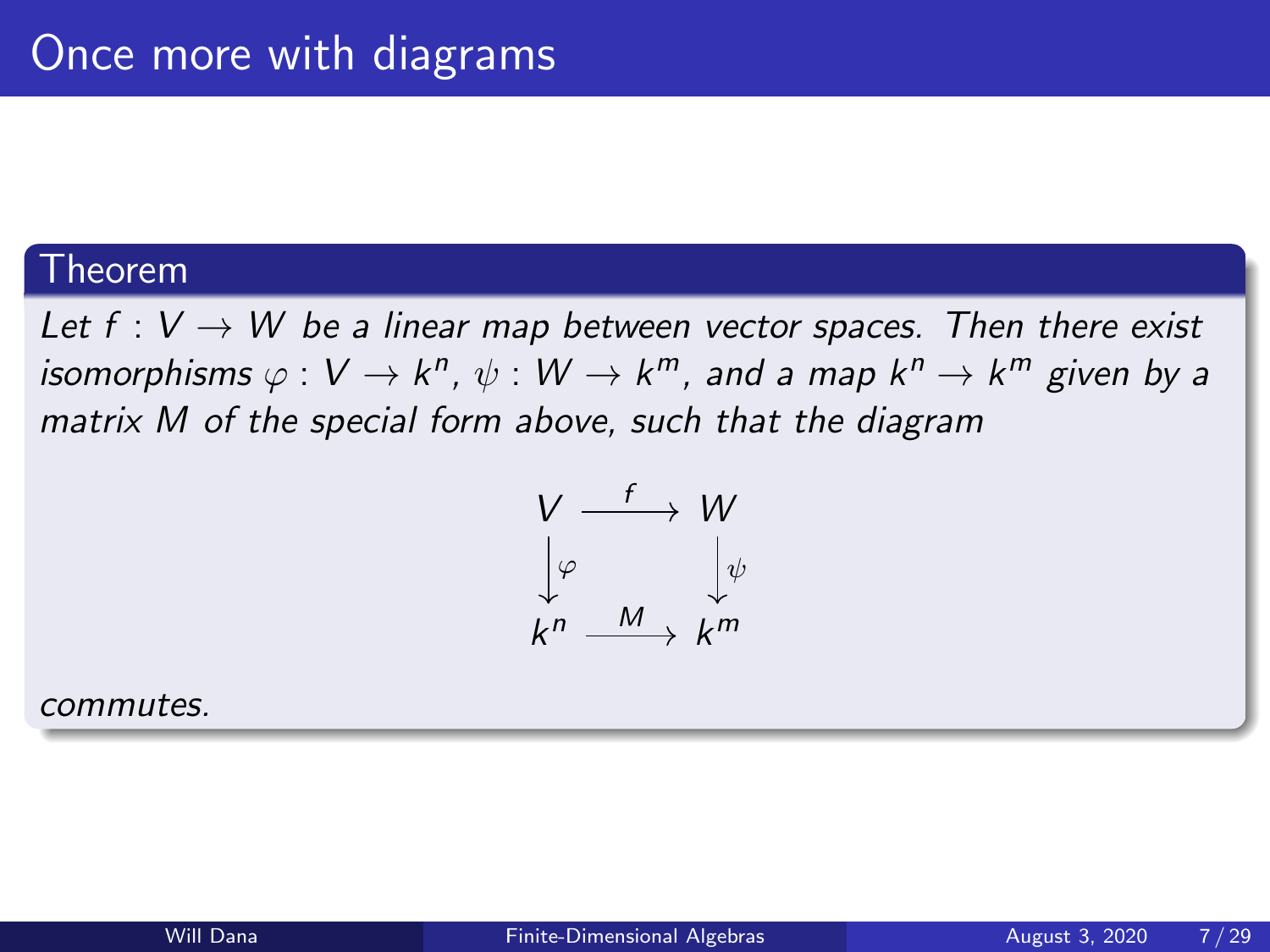# Quiver representations

- A quiver Q is a directed graph, with vertices  $Q_0$  and edges  $Q_1$ .
- A representation V of a quiver Q assigns to every vertex x a vector space  $V(x)$  and to every edge  $\alpha$  a linear map  $V(\alpha)$  between the spaces at its endpoints.



• A morphism of representations  $h: V_1 \rightarrow V_2$  consists of maps  $h_x: V_1(x) \to V_2(x)$  for each vertex x which commute with the maps associated to the arrows.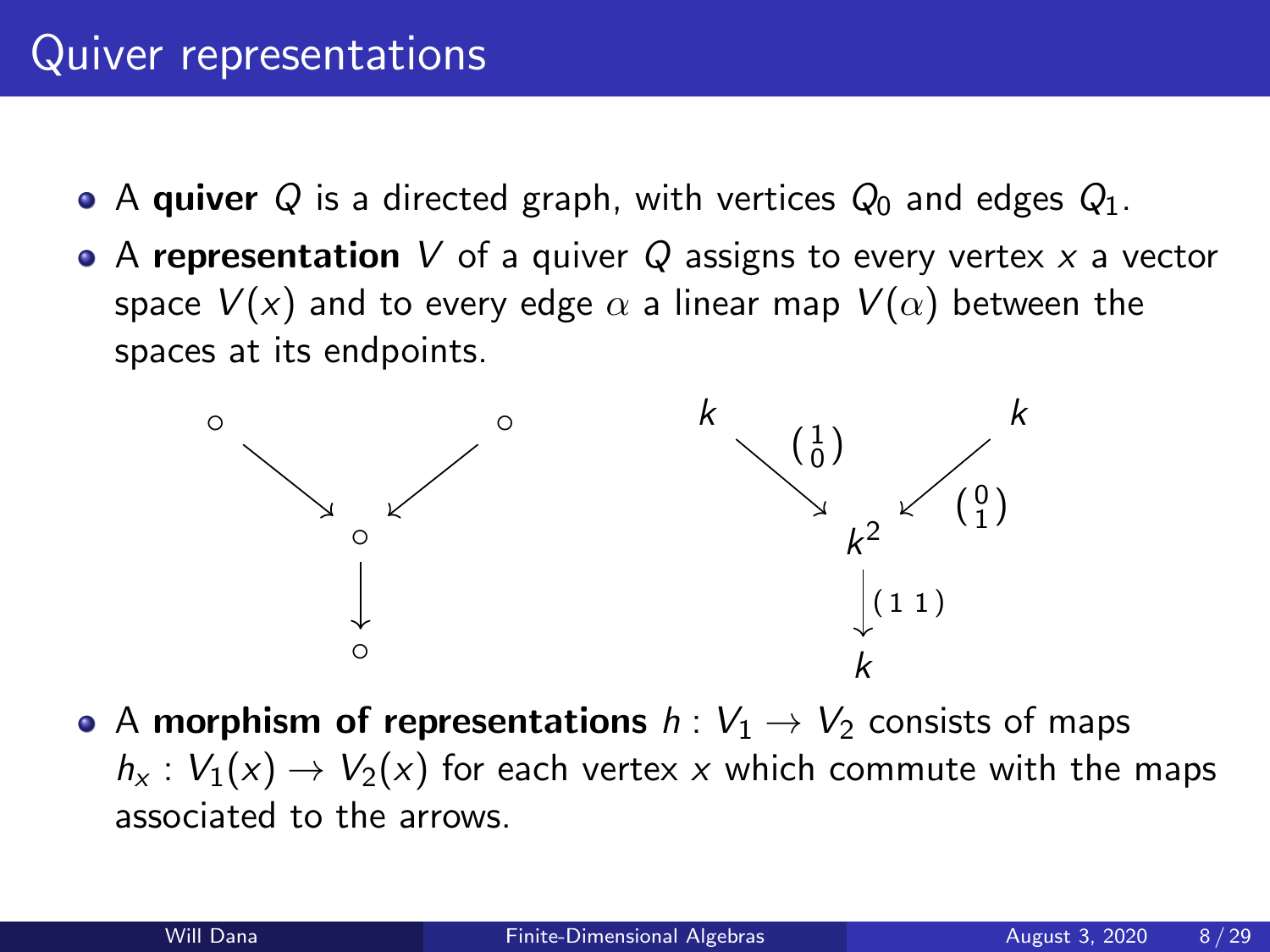### Theorem

Let  $f: V \to W$  be a linear map between vector spaces. Then there exist isomorphisms  $\varphi: V \to k^n$ ,  $\psi: W \to k^m$ , and a map  $k^n \to k^m$  given by a matrix M of the special form above, such that the diagram



#### commutes.

### Theorem

Every representation of the quiver  $\circ \longrightarrow \circ$  is isomorphic to one of the form  $k^n \stackrel{M}{\longrightarrow} k^m$  where M has the special form from above.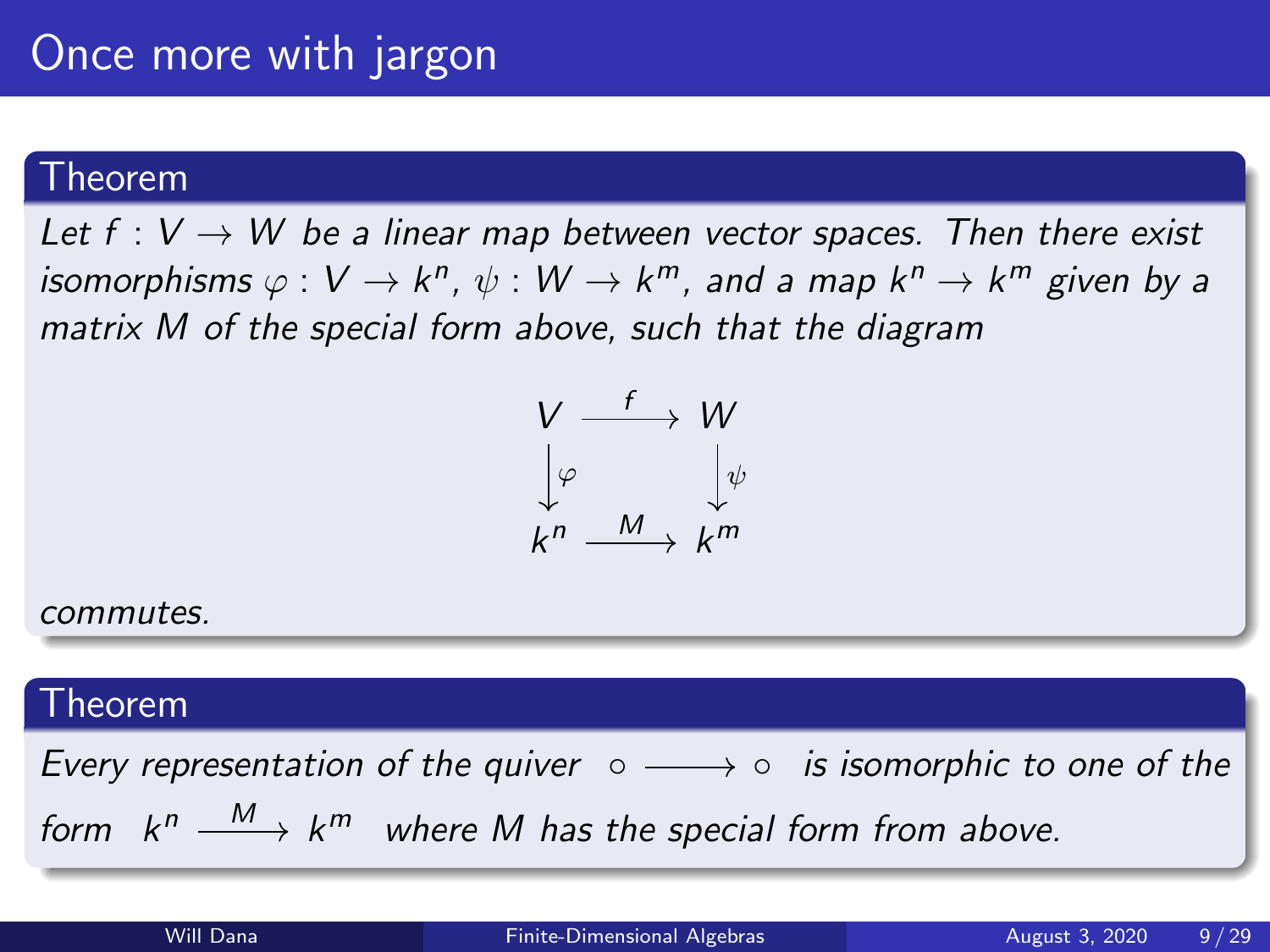# Once more with reductionism

- The **direct sum** of two representations of a quiver is defined by just taking the direct sum of the spaces at each vertex and the direct sum of the maps at each edge.
- In terms of matrices, this amounts to, at each edge, putting together the matrices into a block diagonal matrix.
- Our "special form from above" is a block diagonal matrix, and pulling it apart, we get

### Theorem

Every representation of the quiver  $\circ \longrightarrow \circ$  is isomorphic to a direct sum of the indecomposable representations

$$
k \to 0
$$

$$
0 \to k
$$

$$
k \xrightarrow{1} k
$$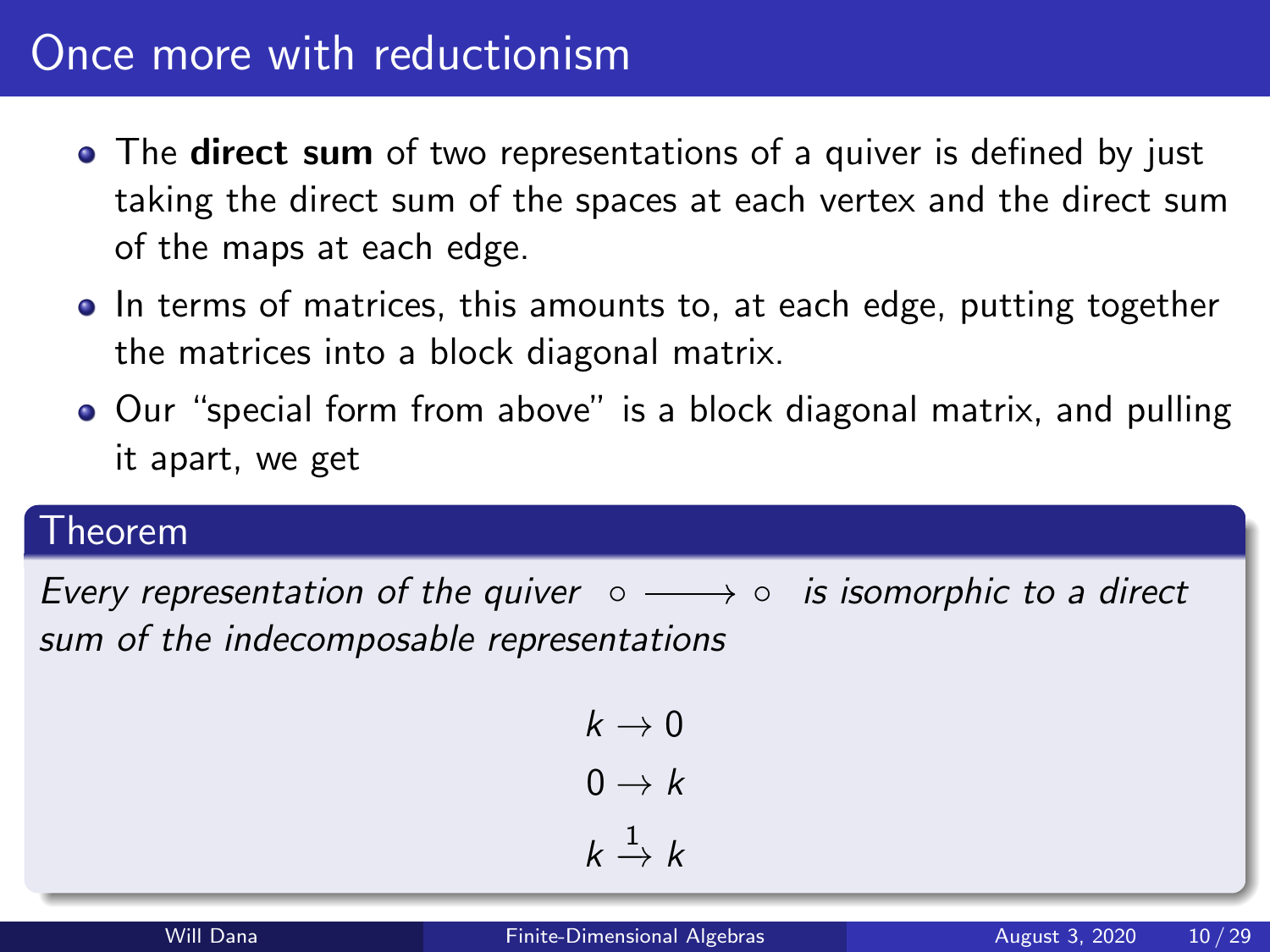# Path algebras

- Given a quiver Q, a **path** is a word  $\alpha_n \cdots \alpha_2 \alpha_1$  in the edges, where the end vertex of  $\alpha_i$  is the start vertex of  $\alpha_{i+1}.$ 
	- We also have, for each vertex x, a stationary path  $e_{x}$ .
- $\bullet$  The path algebra  $kQ$  consists of formal k-linear combinations of paths in Q.
	- The product pq of two paths is their concatenation if the end of q matches up with the start of  $p$ , and 0 otherwise.

$$
e_1 \alpha = 0 \qquad \alpha e_1 = \alpha
$$
  
\n
$$
1 \xrightarrow{\alpha} 2 \qquad e_2 \alpha = \alpha \qquad \alpha e_2 = 0
$$
  
\n*kQ* has basis  $e_1, e_2, \alpha$ .  
\n
$$
e_1 e_1 = e_1 \qquad e_1 e_2 = 0
$$

$$
e_2e_2=e_2\qquad e_2e_1=0
$$

$$
\alpha \alpha = 0
$$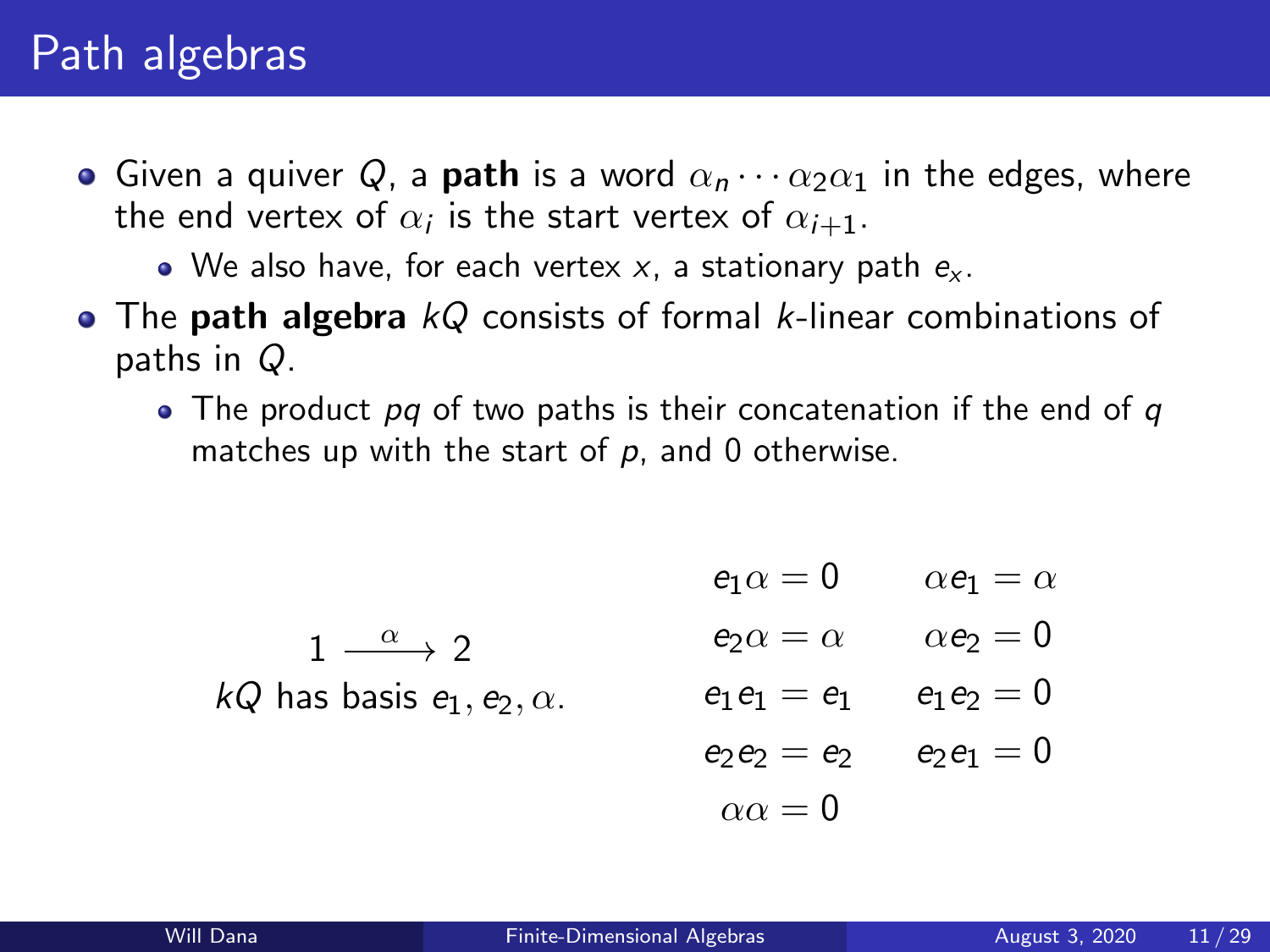- $kQ$  is finite-dimensional  $\Leftrightarrow Q$  has no oriented cycles.
- $\bullet$  Since we want things to be finite-dimensional, we'll assume Q has no oriented cycles unless stated otherwise.
- This is not to say that cycles aren't interesting, but they're outside the scope of this course.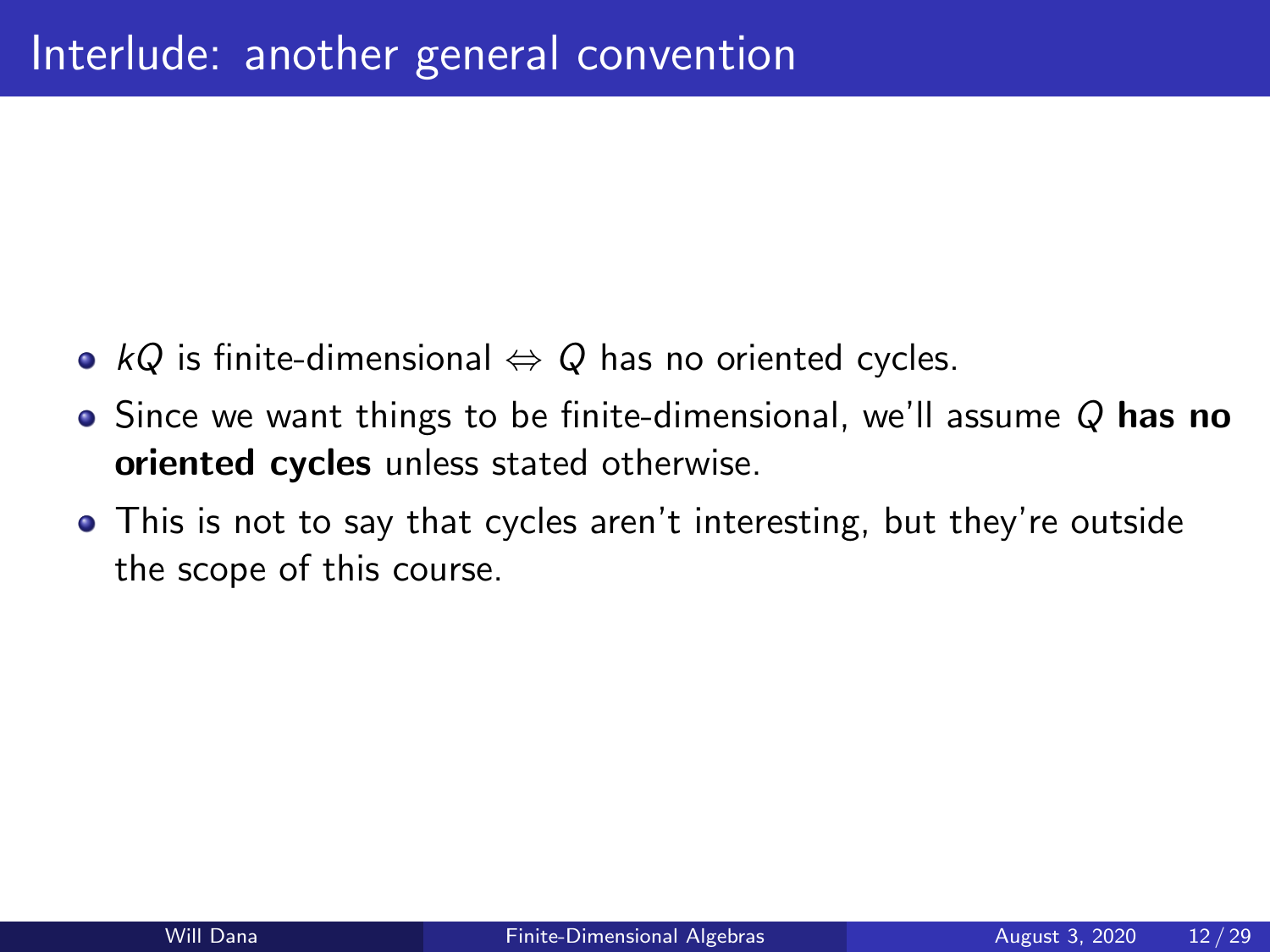# Modules of path algebras are quiver representations

### Theorem

The category of left kQ-modules is equivalent to the category of representations of Q.

How do we turn a  $kQ$ -module M into a quiver representation?

- At vertex x, put the space  $e_x M$ .
- For an edge  $\alpha$ , the map  $e_{\text{start}(\alpha)}M \to e_{\text{end}(\alpha)}M$  is just left multiplication by  $\alpha$ .

Q 1 2 3 4  $\alpha$   $\alpha$  2  $\alpha$  $\beta$  ^3^  $\delta$ kQ  $k\{e_1\}$  $k\{e_2,\alpha\}$  $k\{e_3, \beta\}$  $k\{e_4,\gamma,\delta,\gamma\alpha,\delta\beta\}$ 

How do we turn a quiver representation V into a  $kQ$ -module?

- Our module is  $\bigoplus_{\text{vertices } x} V(x)$ .
- Multiplication by a path  $\alpha$  sends the  $V(\text{start}(\alpha))$  summand into the  $V(\text{end}(\alpha))$  summand, and is 0 on all the other summands.<br>Will Dana Finite-Dimensional Algebras [Finite-Dimensional Algebras](#page-0-0) August 3, 2020 13/29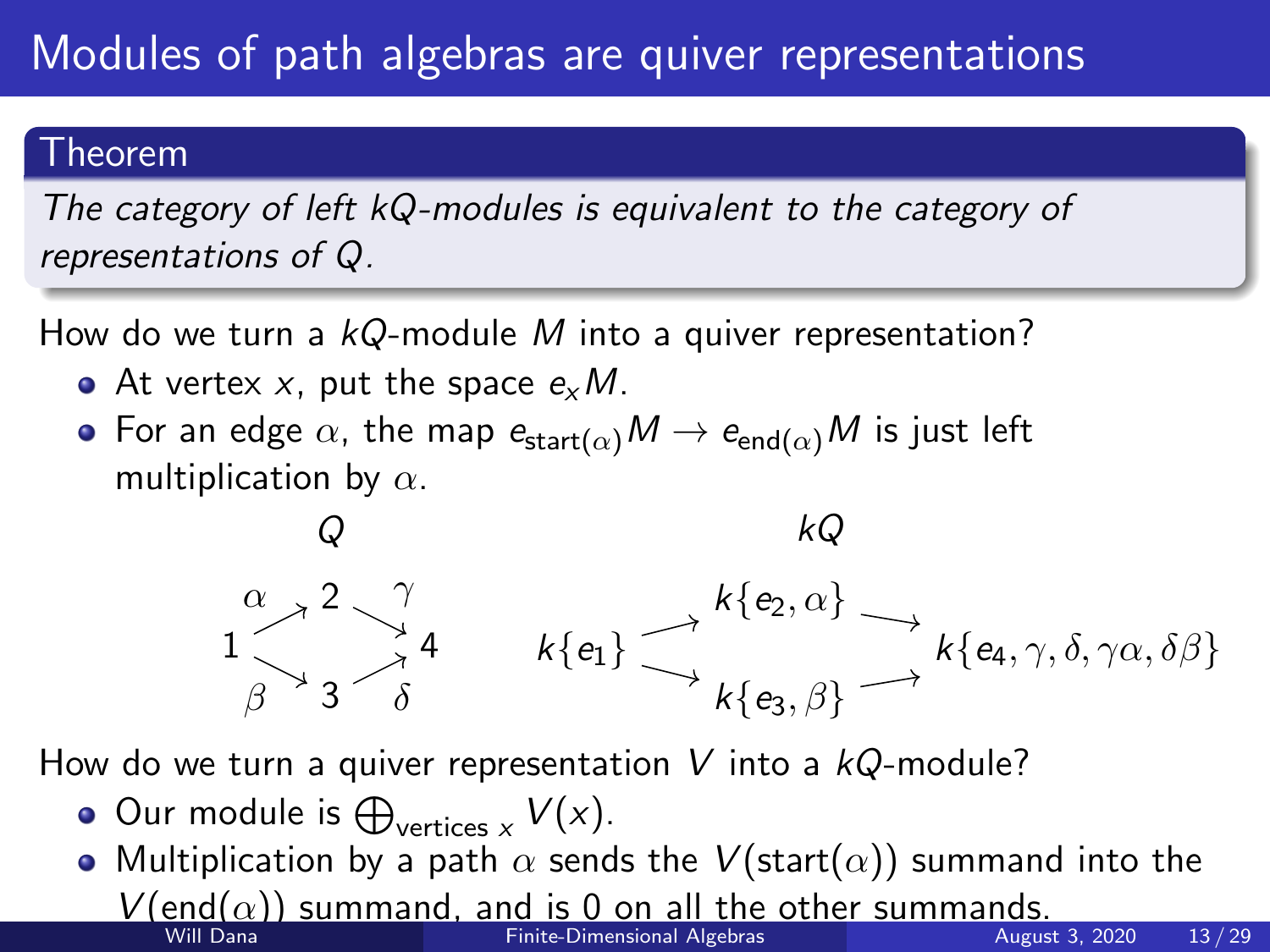### Theorem

Let Q be the quiver  $1 \stackrel{\alpha}{\longrightarrow} 2$  Then the path algebra kQ has exactly 3 indecomposable representations, which we can describe explicitly.

Specifically,

$$
(0 \to k) \leftrightarrow (kQ)e_2
$$
  

$$
(k \to k) \leftrightarrow (kQ)e_1
$$
  

$$
(k \to 0) \leftrightarrow \frac{(kQ)e_1}{(kQ)\alpha}
$$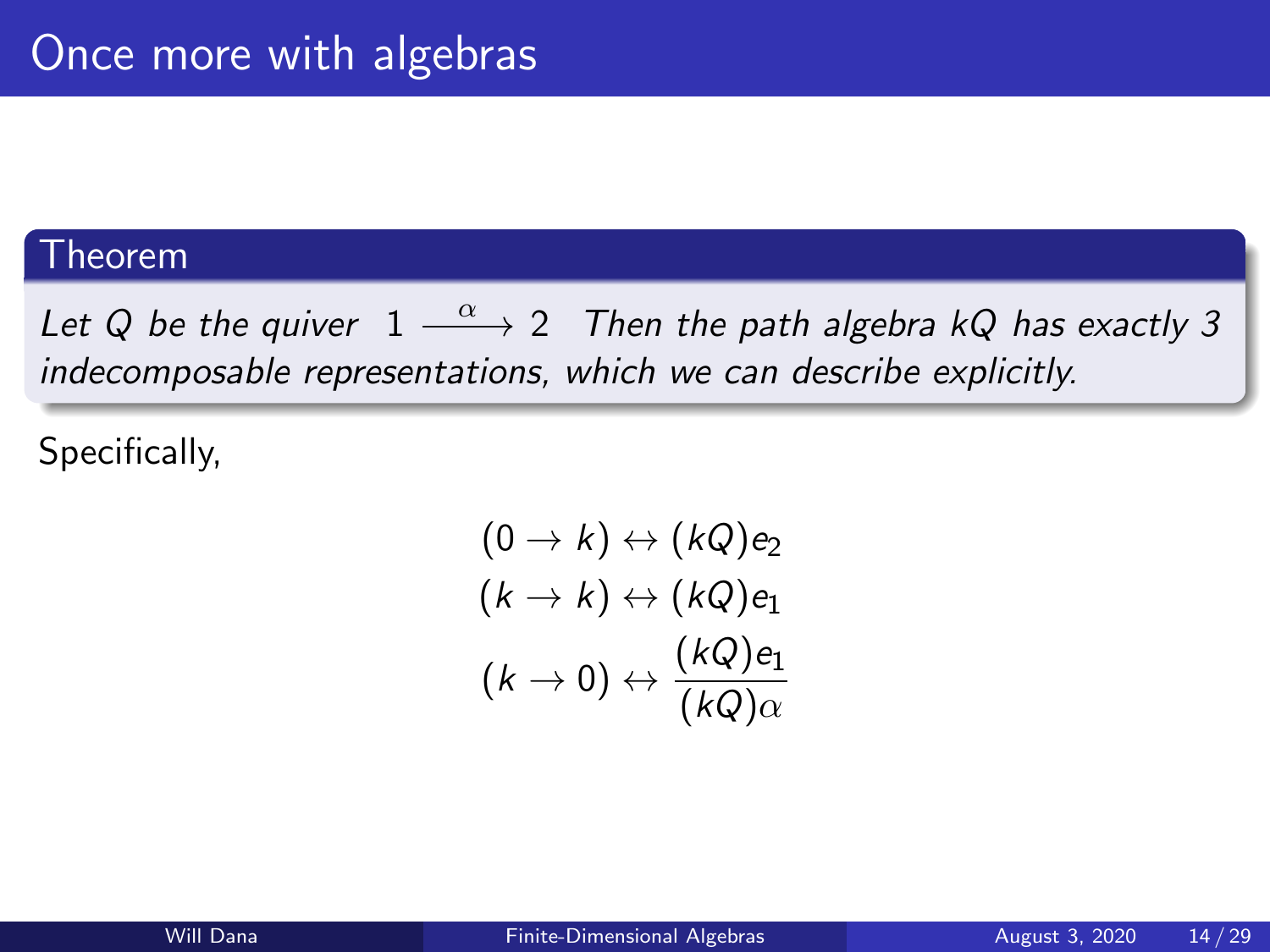## • Path algebras (and their quotients)

- In the words of Auslander-Reiten-Smalø, "describ[ing] how a finite number of linear transformations can act simultaneously on a finite dimensional vector space"
- Matrix algebras
- **•** Finite group algebras
	- We're particularly interested in the messy positive characteristic case.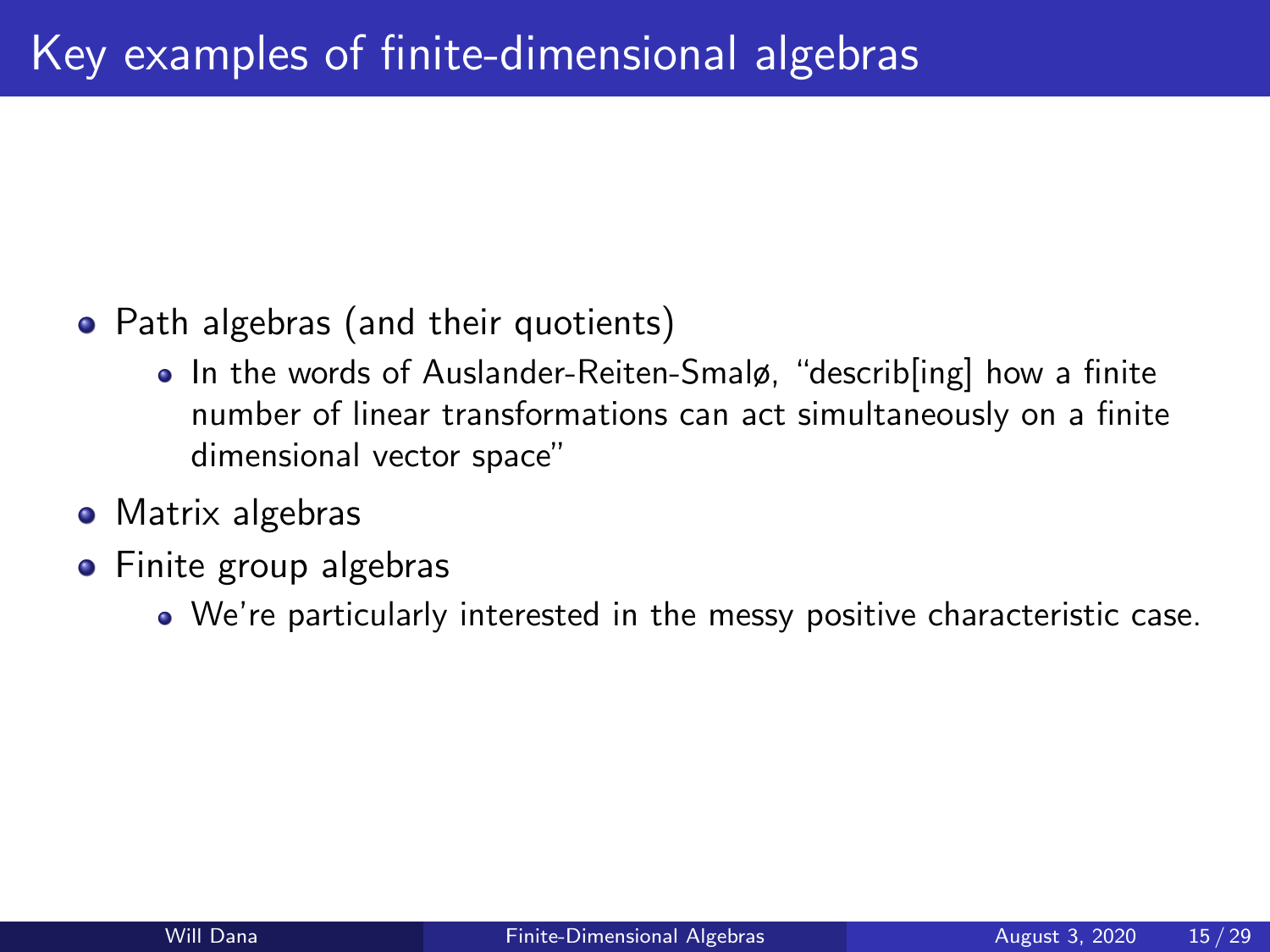- In several popular representation-theoretic contexts, we have semisimplicity: every representation is a direct sum of simple ones.
- That is emphatically not the case here.

### Theorem

Let Q be an acyclic quiver. The category kQ-mod is semisimple if and only if Q has no edges.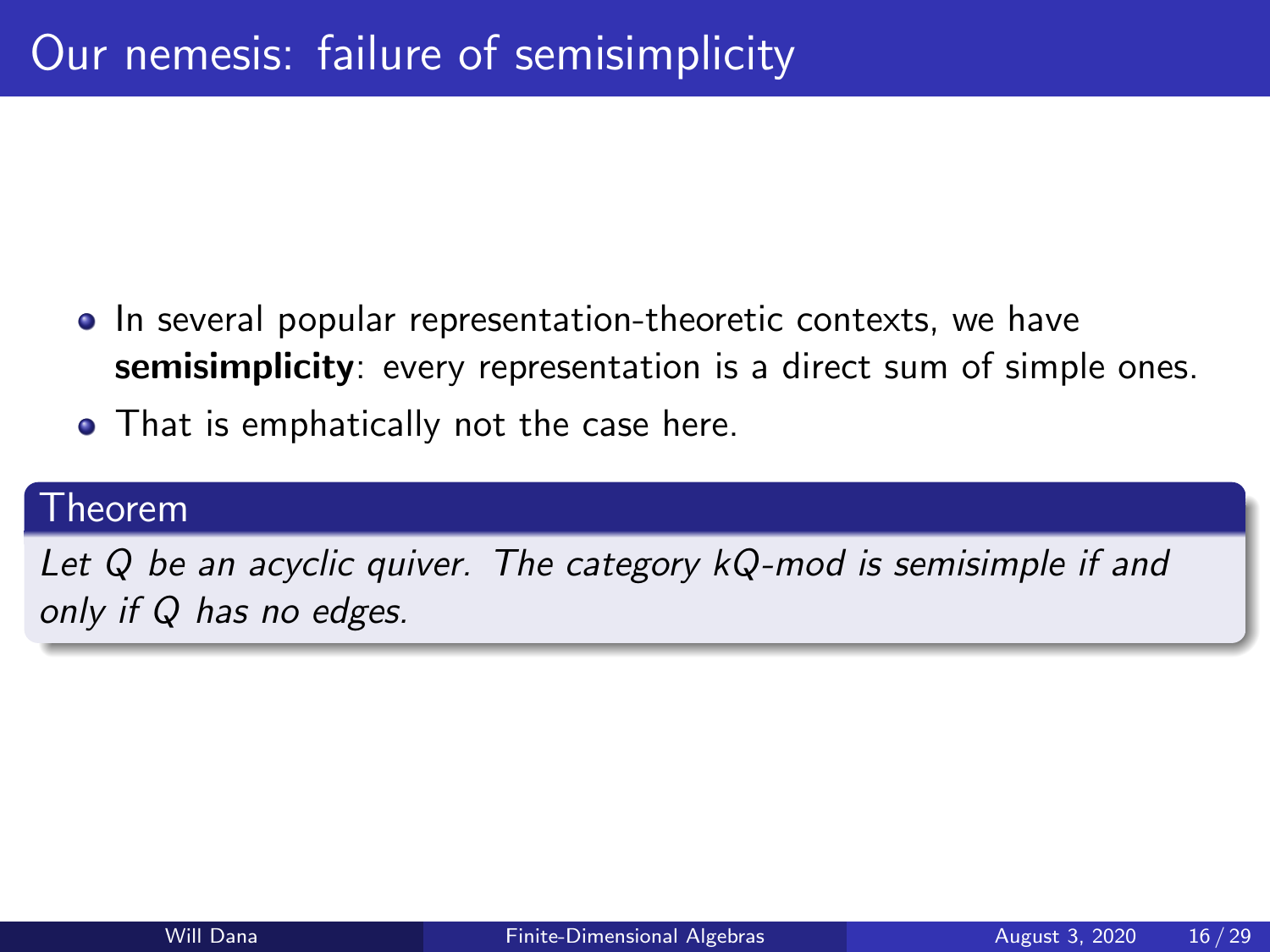# Some problems we have to deal with

- What are the projective and injective representations, if not everything?
	- $0 \rightarrow k$  : projective  $k \rightarrow 0$  : injective  $k \rightarrow k$  : both

- What are the indecomposables, if not the same things as the simples?
- What structure can exact sequences have, if they don't necessarily split?

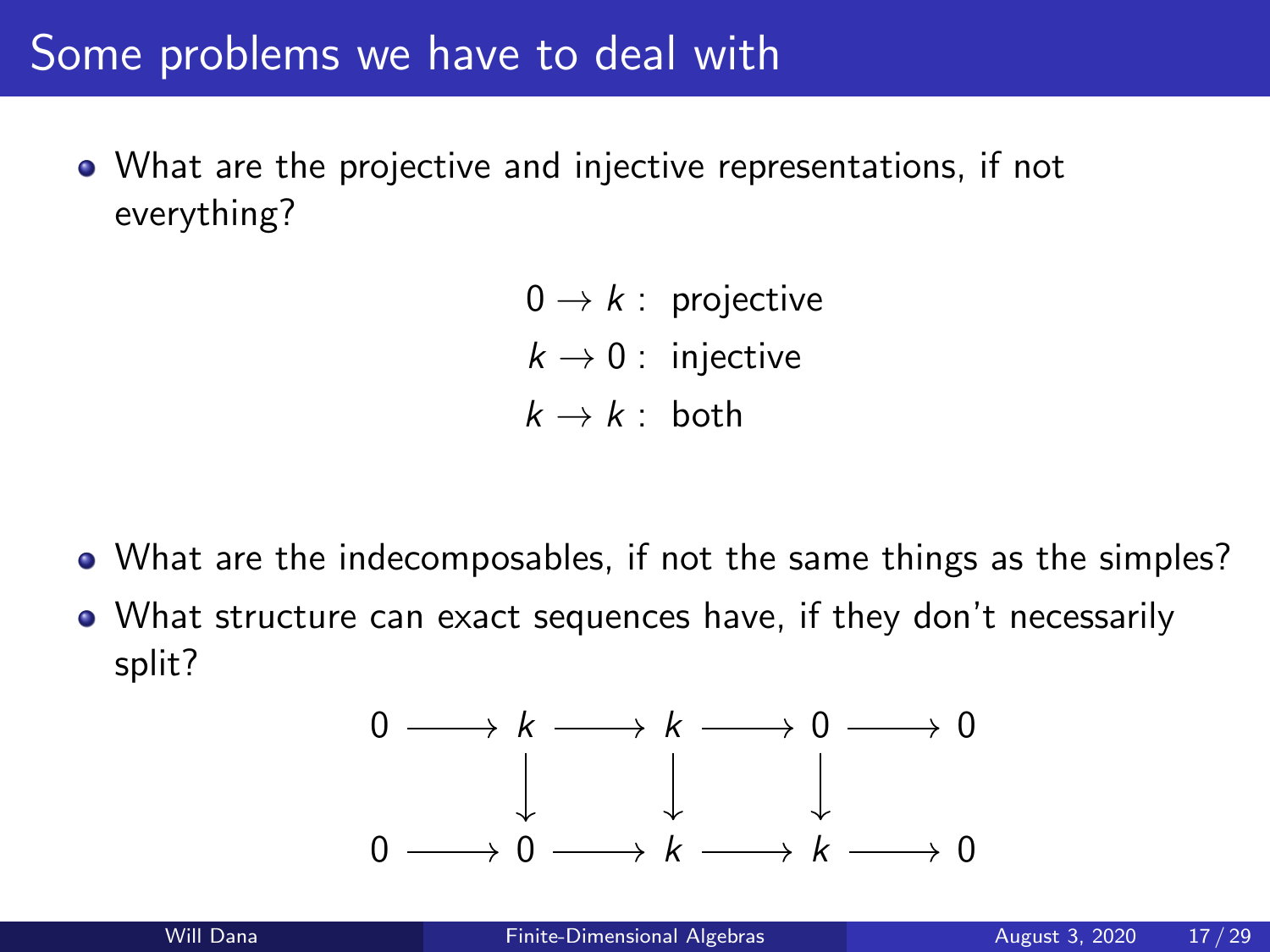- We have multiple **duality** operations which link together projectives and injectives and create nice symmetry.
- Fully classifying indecomposable representations may be a hopeless task in general, but an operation called the **Auslander-Reiten** transform generates new indecomposables from old ones, and gives some understanding of when classification is out of reach.
- We can construct **almost split sequences**, which give the module category some unexpected structure.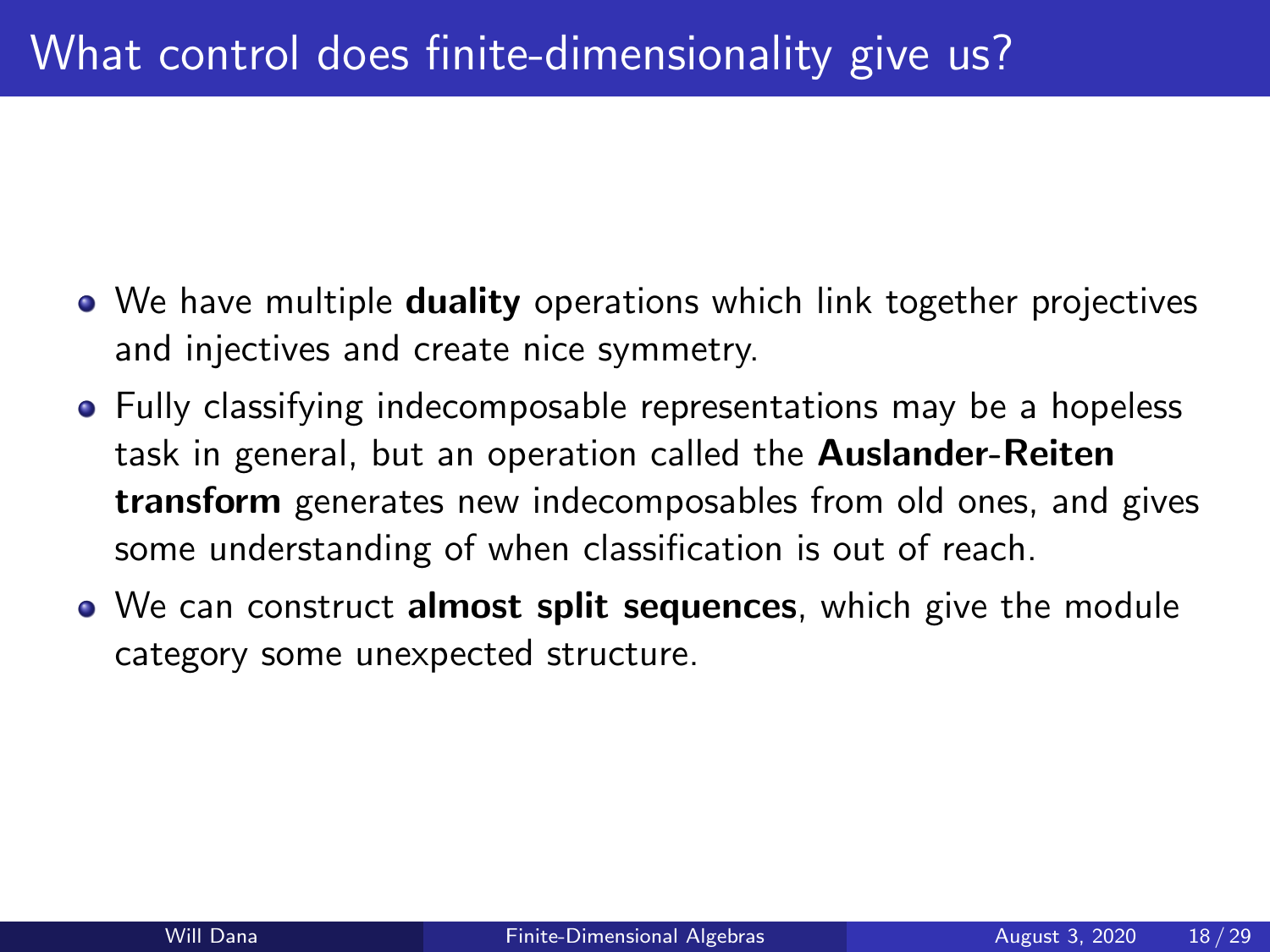<span id="page-18-0"></span>Why are finite-dimensional algebras useful to us? They are Artinian:

$$
l_0 \supset l_1 \supset \cdots \supset l_n = l_{n+1} = \cdots
$$

- In fact, we could do everything with finitely generated Artinian algebras over commutative Artinian rings.
- So we'll need some general facts about Artinian rings.
- In what follows. A is assumed to be Artinian.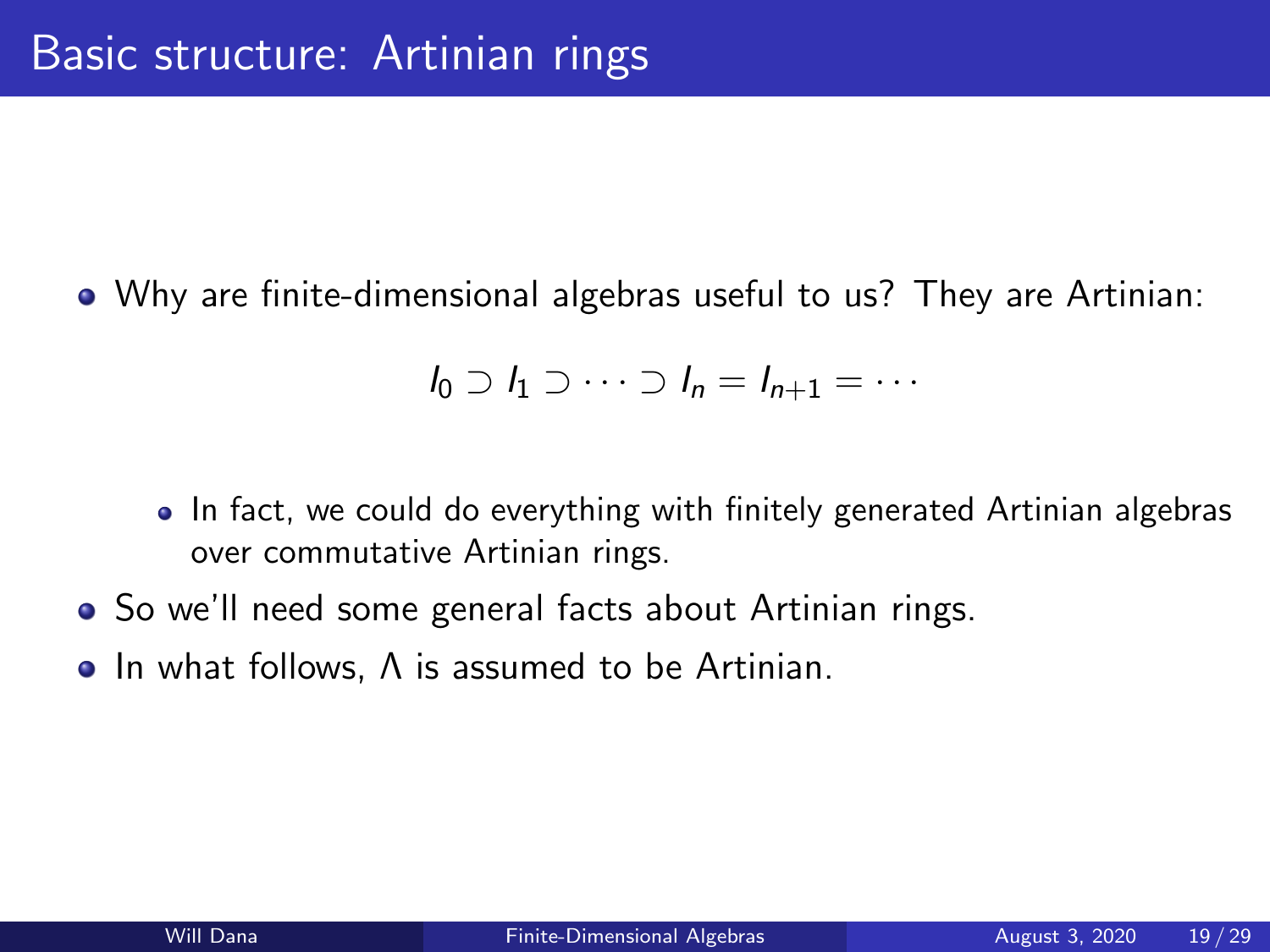### Definition

The (Jacobson) **radical** of a ring  $\Lambda$ , rad( $\Lambda$ ), is the intersection of all maximal left ideals of Λ.

## Definition

The **radical** of  $\Lambda$  consists of the elements which annihilate every simple left Λ-module.

- If  $\Lambda$  is implied, write  $\mathfrak{r} := \mathsf{rad}(\Lambda)$ .
- This is the part of the ring which is invisible from the perspective of semisimple modules.
- In particular,

```
Λ semisimple \Rightarrow τ = 0
```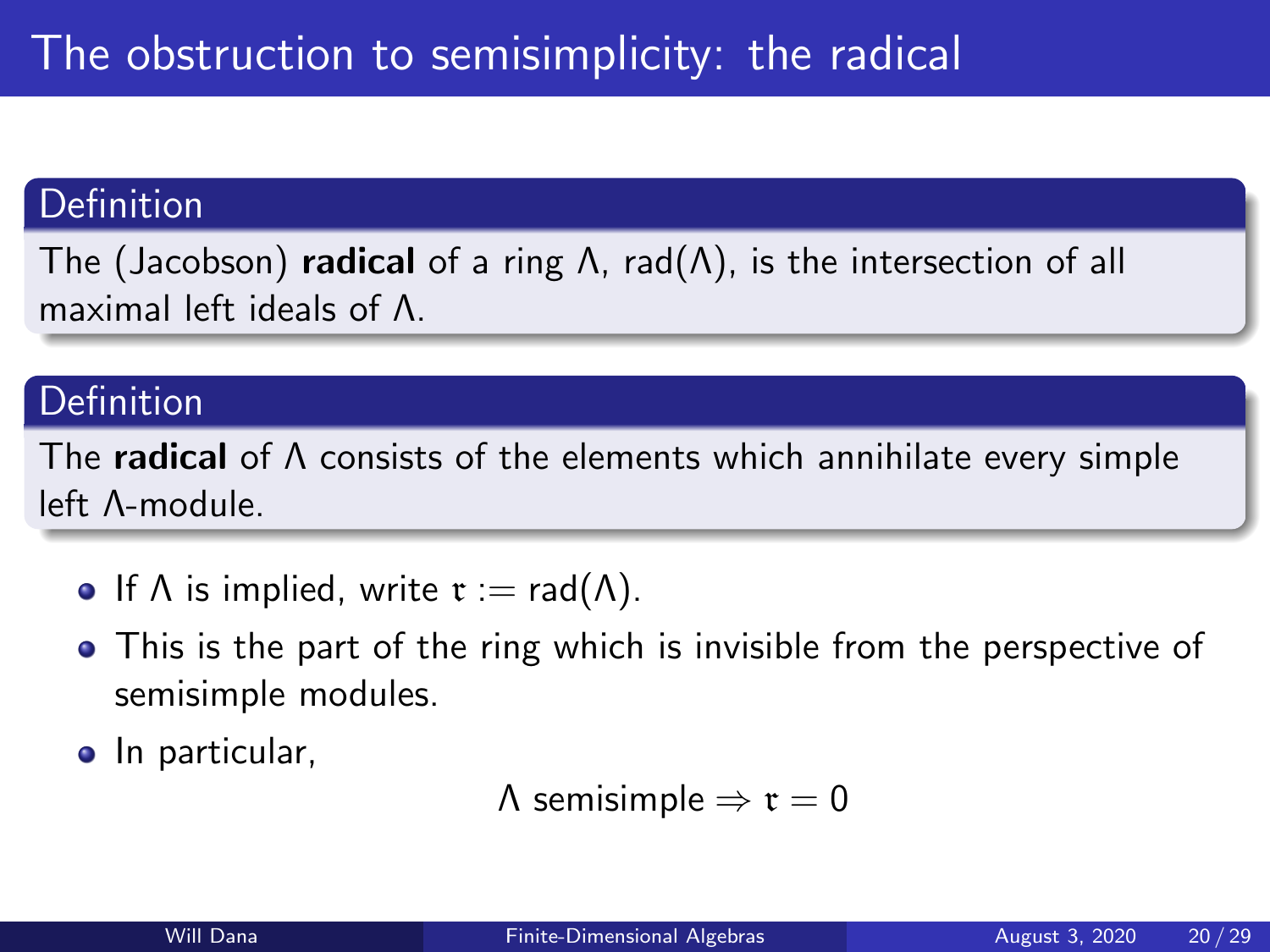# The obstruction to semisimplicity: the radical

# Proposition

- (1)  $r = 0 \Leftrightarrow \Lambda$  is semisimple.
- (2)  $Λ/τ$  is semisimple.

# Proof.

- (1) [sketch] We already know  $\Leftarrow$ . To show  $\Rightarrow$ , let  $\mathfrak{a} \subset \Lambda$  be a simple submodule. Since  $r = 0$ , there is a maximal left ideal m not containing a. Then:
	- $\bullet$  m  $\cap$   $\alpha = 0$ , because  $\alpha$  is minimal.
	- $\bullet$  m +  $\alpha = \Lambda$ , because m is maximal.

and so  $\Lambda = \mathfrak{a} \oplus \mathfrak{m}$ . In this way, we can pull off simple submodules as summands until (by Artinianity) we run out.

(2) rad( $\Lambda/\mathfrak{r}$ ) = 0.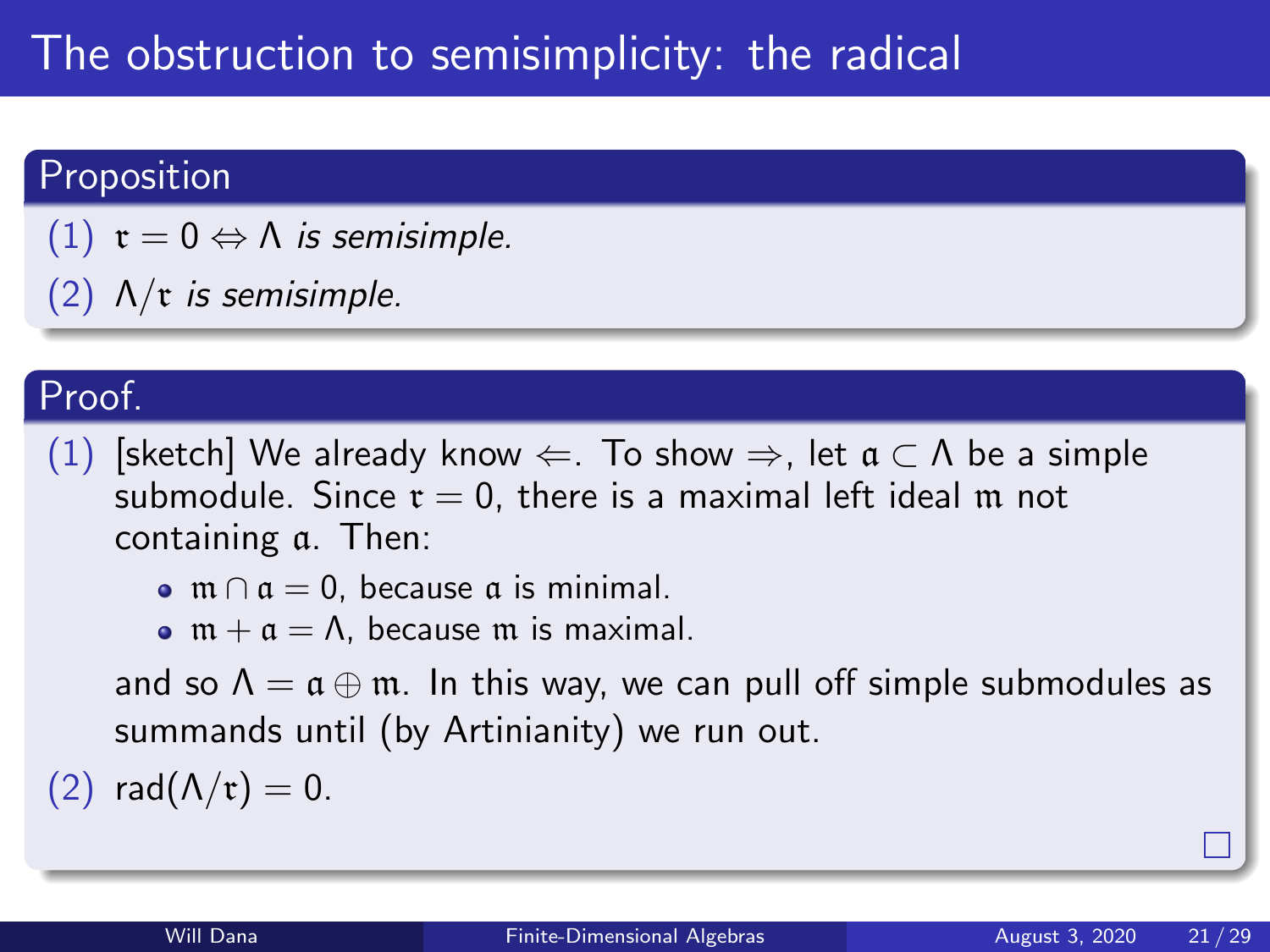Already, we have a nice bit of finiteness!

#### Theorem

An Artinian ring Λ has finitely many simple modules up to isomorphism.

## Proof.

Any simple module is annihilated by  $r$ , so it is also a simple  $\Lambda/r$ -module. But these are just the summands of  $\Lambda/\mathfrak{r}$ , of which there are finitely many.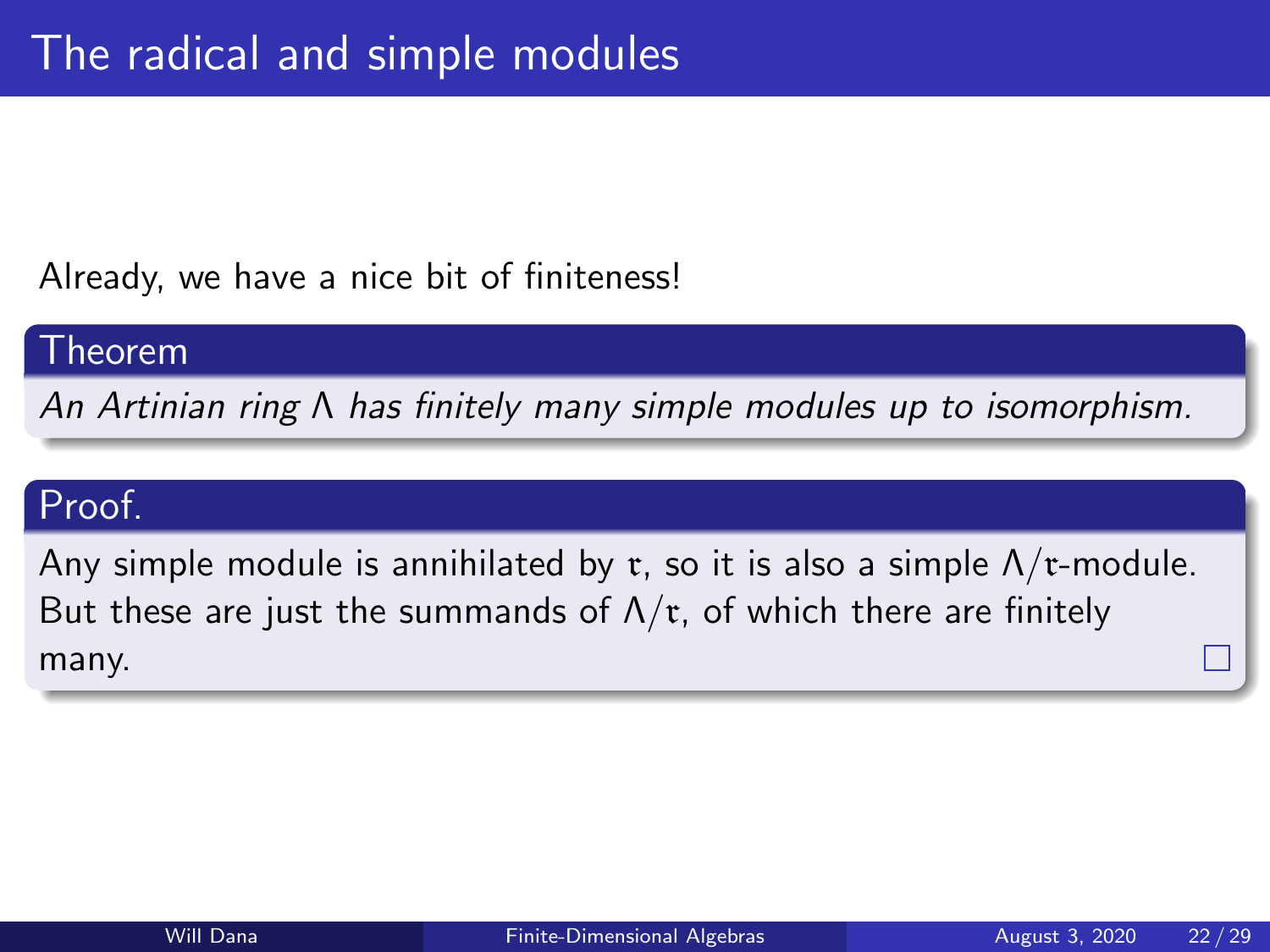## Lemma (Nakayama's Lemma)

Let M be a nonzero finitely generated module over  $\Lambda$ . Then  $\tau M \subset M$ .

### Proposition

The radical of an Artinian ring is nilpotent.

## Proof.

Consider the chain

$$
\Lambda\supset\mathfrak{r}\supset\mathfrak{r}^2\supset\mathfrak{r}^3\supset\cdots
$$

By Nakayama's Llama, all these inclusions are proper as long as  $\mathfrak{r}^i\neq 0.$ But because Λ is Artinian, the chain must stabilize, so it eventually hits 0.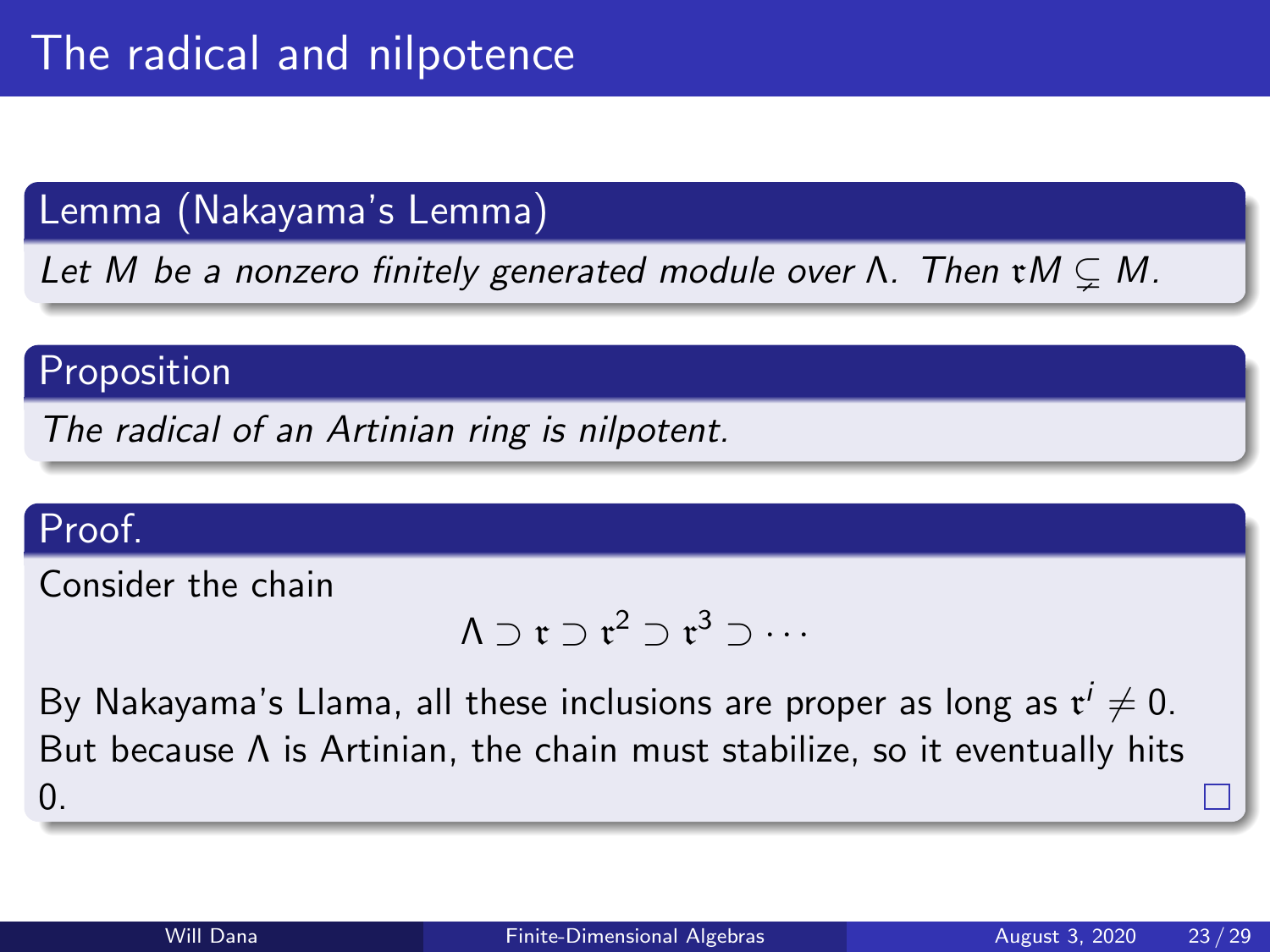# Semisimplicity  $+$  nilpotence  $=$  radical

### Lemma

Any nilpotent ideal a is contained in the radical.

# Proof.

Suppose instead that some maximal left ideal m does not contain a. Then

 $a + m = \Lambda$ .

Multiplying by a and adding m to both sides gives

$$
\mathfrak{a}^2 + \mathfrak{a}\mathfrak{m} + \mathfrak{m} = \mathfrak{a}^2 + \mathfrak{m} = \mathfrak{a} + \mathfrak{m} = \Lambda.
$$

Repeating this process, we get

$$
\mathfrak{a}^i+\mathfrak{m}=\Lambda
$$

for all i, but this contradicts the nilpotence of a.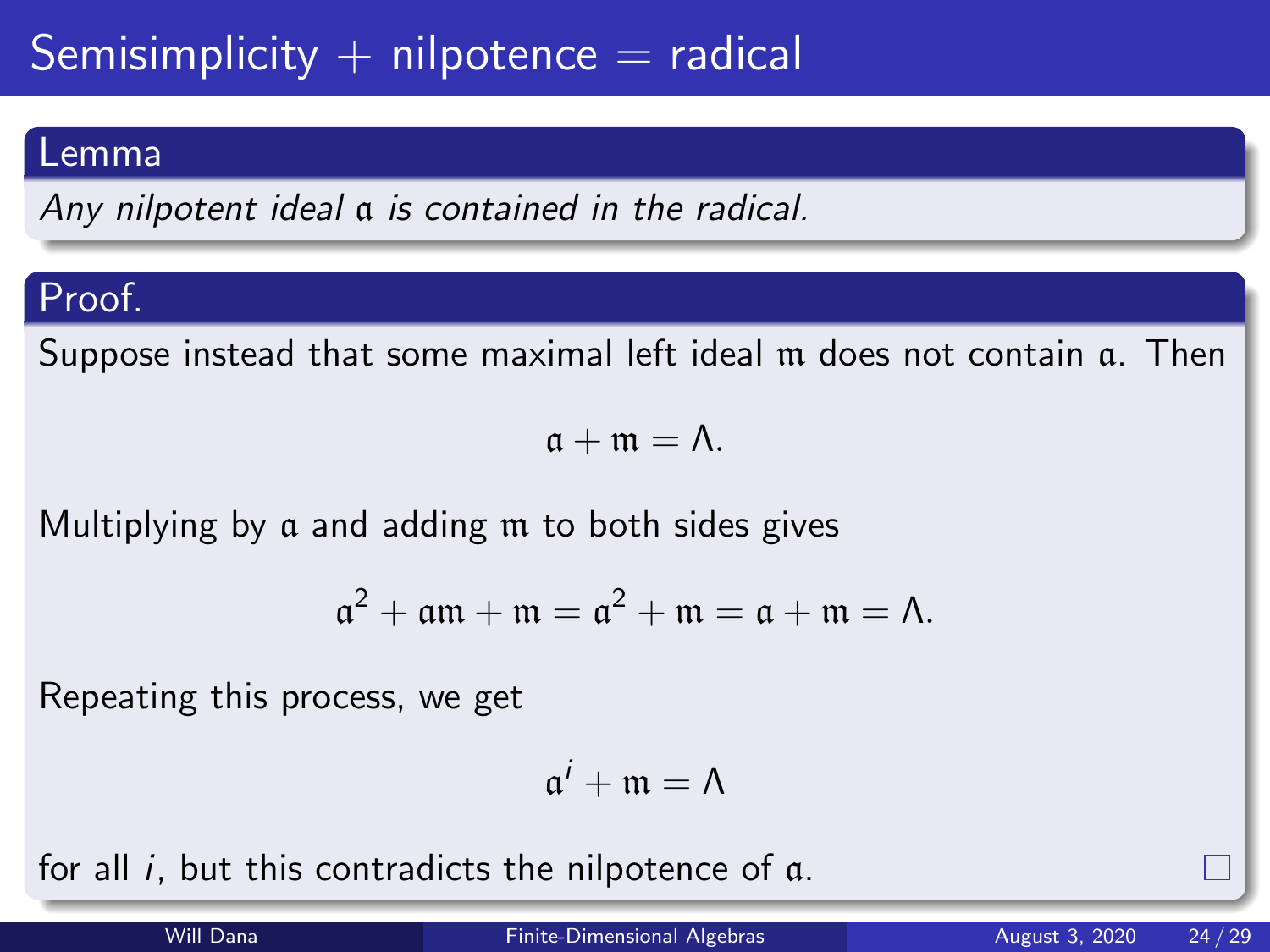#### Lemma

Any nilpotent ideal a is contained in the radical.

#### Lemma

The radical is contained in any ideal  $\alpha$  with  $\Lambda/\alpha$  semisimple.

## Proof.

 $\Lambda/a$ , being semisimple, is annihilated by r.

### Theorem

The radical is the unique ideal that is nilpotent and induces a semisimple quotient.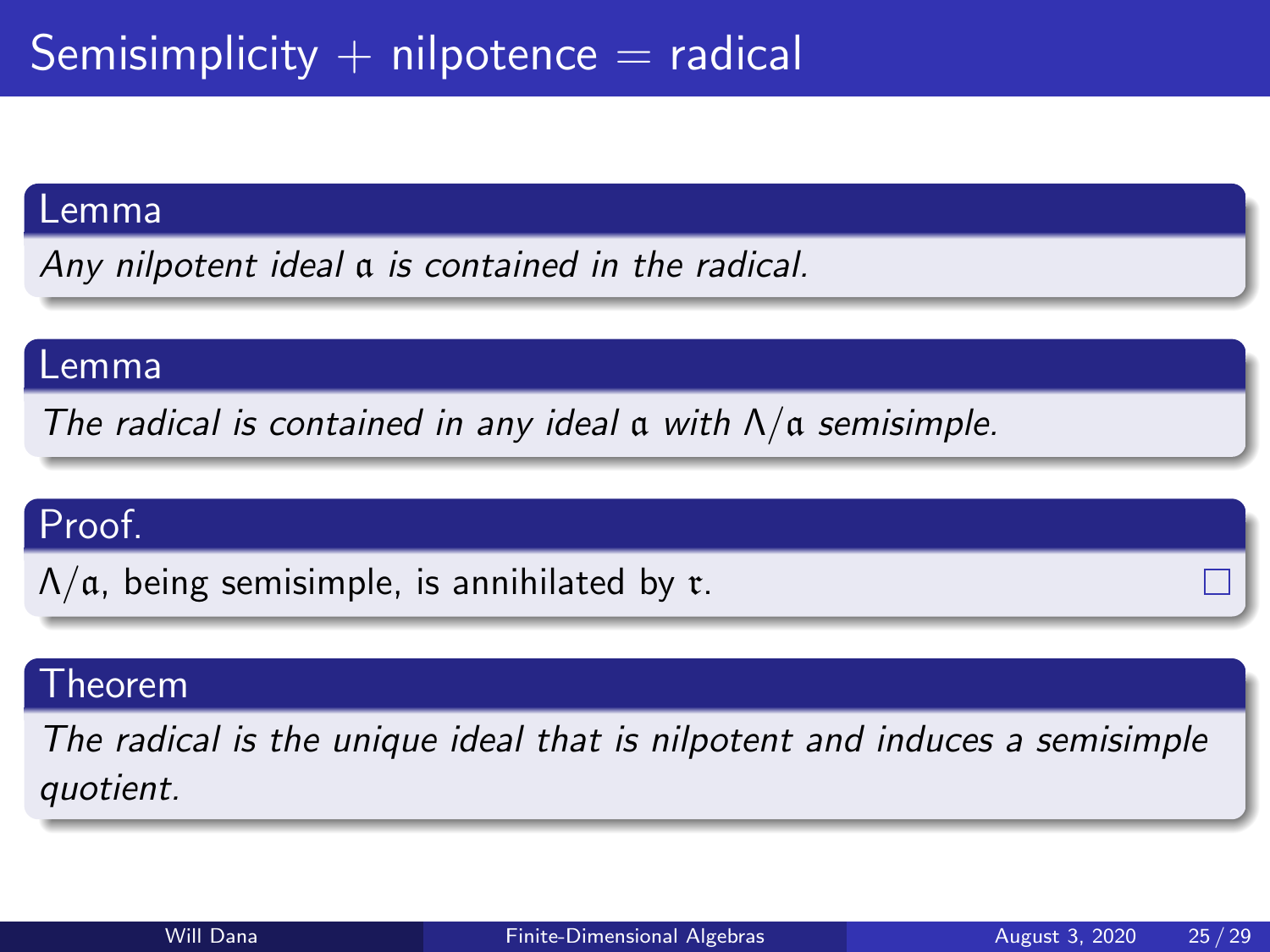This is typically an easy criterion to check.

### Proposition

Let Q be a quiver and kQ its path algebra. Let  $\mathfrak{r} \subset kQ$  be the ideal generated by all the arrows. Then  $x$  is the radical of  $kQ$ .

# Proof.

- **Nilpotence:**  $\mathfrak{r}^i$  is spanned by all paths of length  $\geq$   $i$ . Since  $Q$  is acyclic, these will eventually run out.
- **Semisimplicity:**  $kQ/\mathfrak{r}$  is spanned by the orthogonal idempotents  $e_{\mathbf{x}}$ , so

$$
kQ/\mathfrak{r}\cong \prod_{\text{vertex } x} k,
$$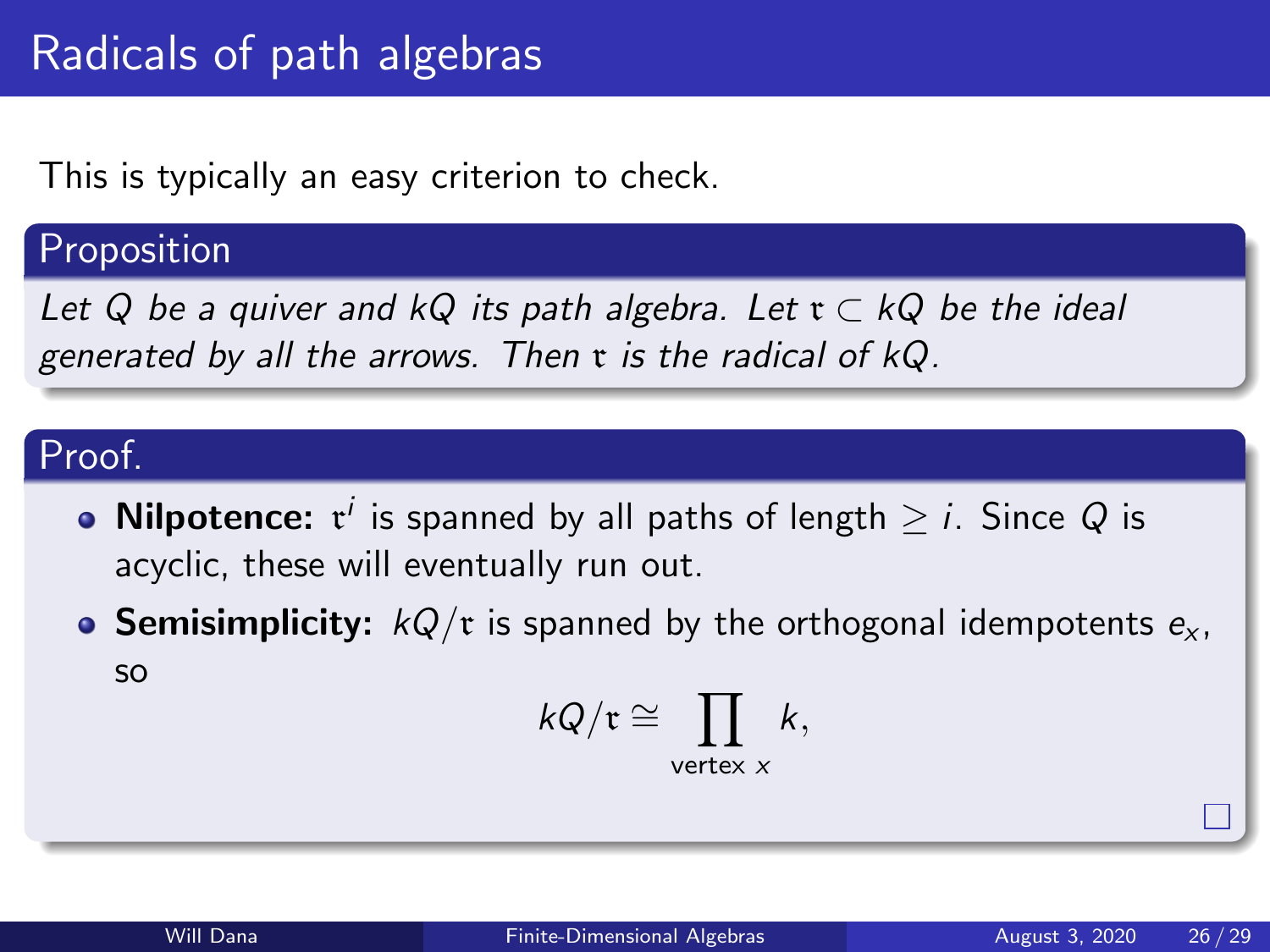## Proposition

Let Q be a quiver and kQ its path algebra. Let  $\mathfrak{r} \subset kQ$  be the ideal generated by all the arrows. Then  $x$  is the radical of  $kQ$ .

- This illustrates why semisimplicity is anathema to path algebras.
- It also tells us what the simple representations are:

### **Corollary**

For a quiver Q, each simple representation is given by k at one vertex and 0 elsewhere.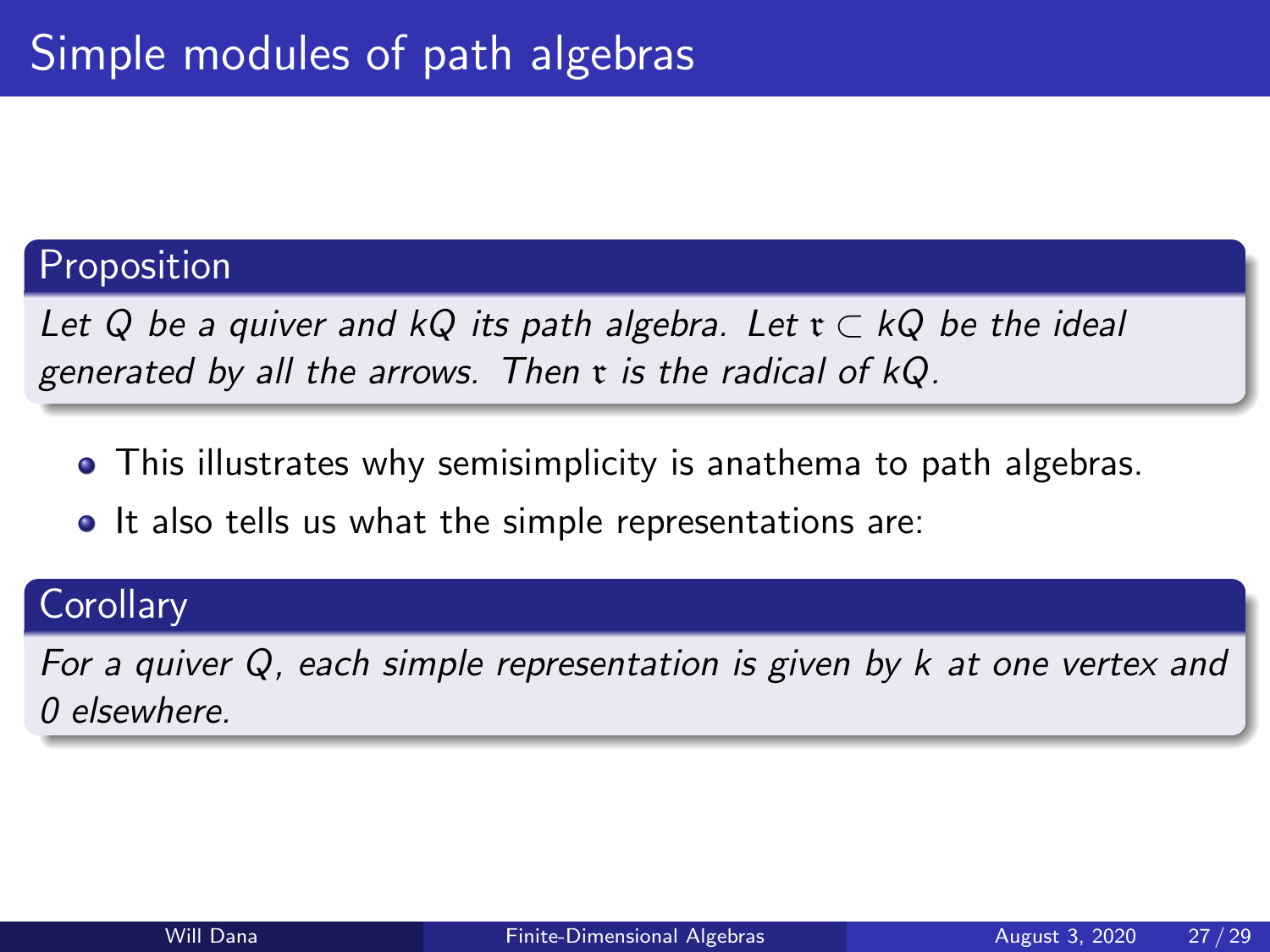\*over an algebraically closed field up to Morita equivalence

### Theorem

Let Λ be any finite-dimensional algebra over an algebraically closed field. Then there exists a (potentially cyclic) quiver Q and an ideal  $a \subset kQ$  such that  $(kQ/\mathfrak{a})$ -mod ≅  $\Lambda$ -mod.

More precisely, given  $\mathfrak{r} := \text{rad}(\Lambda)$ :

- Vertices of Q correspond to summands of  $\Lambda/\mathfrak{r}$  (simple modules).
- Arrows of  $Q$  correspond to summands of  $\mathfrak{r}/\mathfrak{r}^2$ .